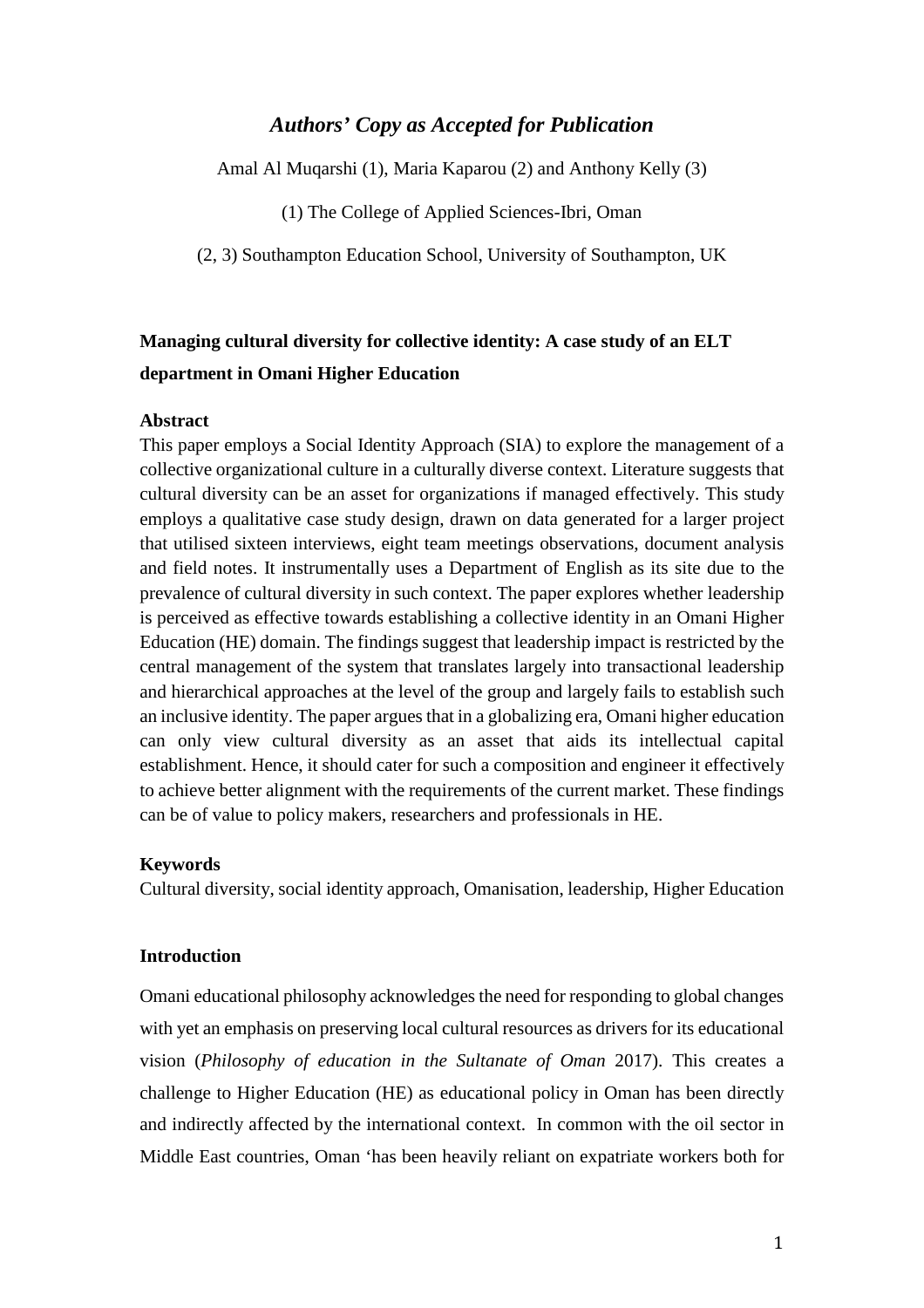advanced technical and professional expertise and for manual labour' (Aycan et al. 2007:13). Higher education has been based on culturally diverse human resources since its inception. Despite the enactment of the policy of nationalizing workforce, cultural diversity continues to be a characterizing feature of higher education. Brandt and Dixon (2010) emphasize that expatriate academics are still occupying not only academic but also administrative and supervisory positions in the Gulf Cooperation Council (GCC) countries. Still 50% of the academics are non-Omani at Sultan Qaboos University; the only state-owned university (Altbach 2011). Hence, Omani faculty members are minority working with colleagues from different nationalities such as Indian, Pakistani, Bangladeshi and other Arab and western countries (Neal 2010).

Furthermore, the demands for coping with the global trends in programme provision has resulted in an expansion of higher education which led to importing academics to teach these programmes. Most of these programmes are provided through English as the medium of instruction. Such an international supremacy of English and the constantly increasing n[um](#page-1-0)ber of international English teachers in Oman could be seen as a threat to the vitality<sup>1</sup> of the Omani ethnolinguistic identity in the academic context. Despite their modernizing states and increasing openness to the world, GCC countries continue to hold to their distinguishing identities which results in a gap between the local context, where Arab are a majority ethnicity and Arabic is the official language, and the academic context where staff members are culturally diverse and English is the language of instruction. This creates an identity challenge especially that education, the main tool for preserving national identity, is largely based on culturally diverse staff, uses imported programs, and is chiefly provided through English. Despite its prevalence, such cultural diversity has received very limited attention in the Omani literature and most of this literature indicates that the effects of cultural diversity on individuals are largely negative.

Neal (2010) outlines that much of the Gulf Cooperation Council (GCC) research on diversity focuses either on issues related to the influence of the national culture on the organisational culture, expatriate workforce experiences or on comparing locals to expatriates. Neal's (2010) ethnography is the only study that shed close light at the

<span id="page-1-0"></span>1 Ethnolinguistic vitality is a term coined by Giles et al. in 1977 to refer to 'the degree to which an ethnolinguistic group acts as a collective entity and thrives as a distinct social group' (Hogg & Abrams, 1998:197).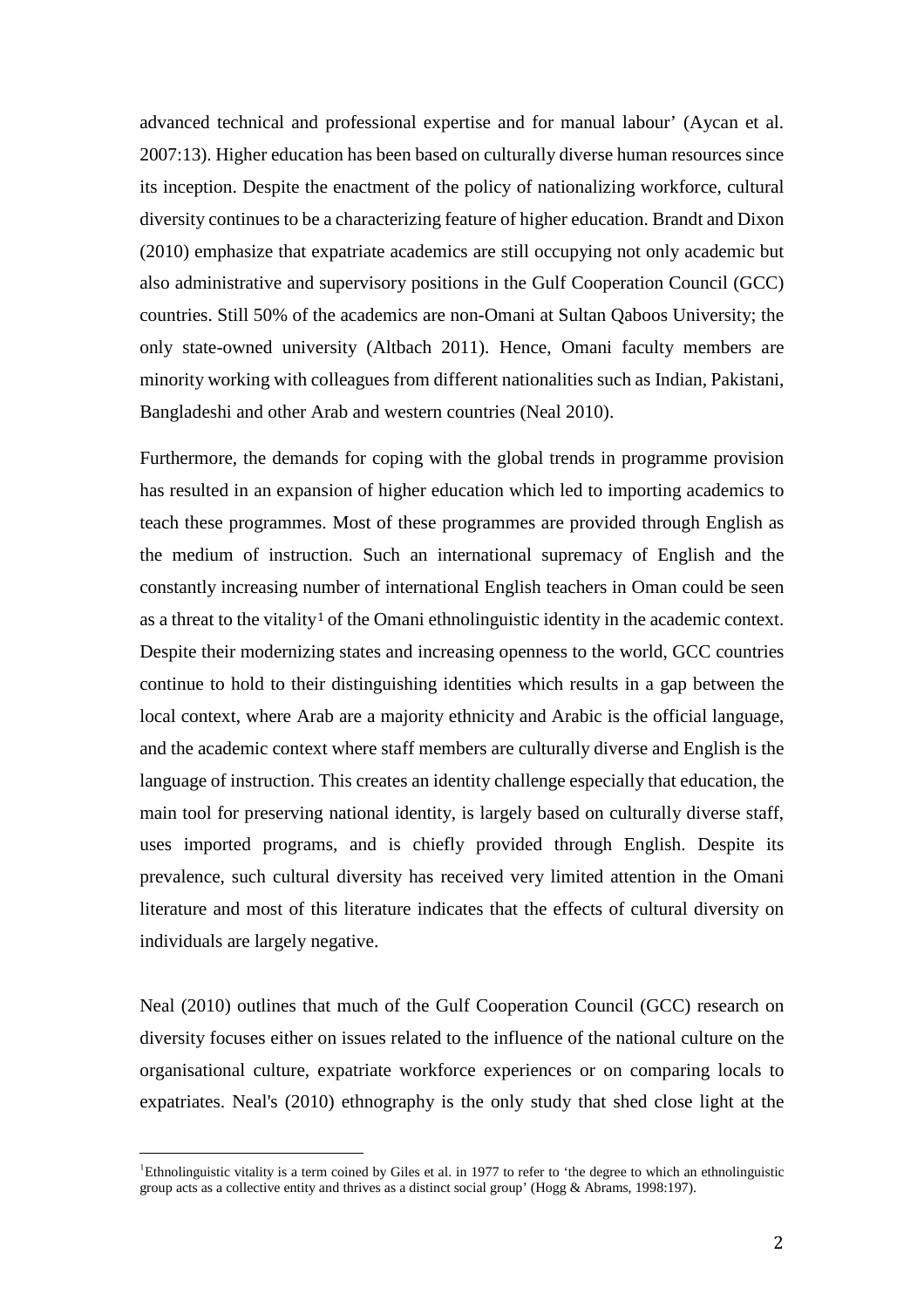group level where different cultural categories worked together. Such existing literature seems to view non-local workforce as a homogenous entity that stands as a counterpart to the local workforce. Thus, less attention has been paid to the actual group context constituted of such diversity and work dynamics have rarely been an interest (Neal 2010). van Knippenberg and Haslam (2003) stress that diversity has mixed effects relative to the way it is conceptualized. At the functional level (perspectives and opinions), diversity is advantageous because it leads to task-related conflicts that encourage elaboration and information processing towards resolution. However, diversity in values and social categories (such as nationality) could be detrimental to group functioning because of the relation-based conflicts that hinder interaction and communication.

Notwithstanding the prevalence of cultural diversity in GCC higher education, the implication of such cultural mix on leadership remains largely underexplored**.** Given such inconsistency in the reported effects of cultural diversity, managing cultural diversity could be a challenge to organizational leadership that is meant to guard organizational identity. While Islam and the traditional Arab culture seem to play a major role in the design and implementation of […] policies and practices in Oman.' (Aycan et al. 2007:13), the national culture can influence systems and structures and staff organisational behaviours. Thus, this paper uses the Social Identity Approach (SIA) to examine the management of a collective identity and organizational culture within the culturally diverse context of Omani HE.

#### **Social identity and organisational context**

Chemers (2001) defines leadership effectiveness as leader's ability to influence followers to achieve group objectives. Such a definition assumes that the group identity is key for defining leadership objectives. The Social Identity Approach (SIA) acknowledges that identity falls along a continuum that starts with individual self, defined by individual characteristics, and ends with social or group self that is based on group prototype (Tajfel and Turner 1979). Group prototype is 'context-specific, multidimensional fuzzy sets of attributes that define and prescribe attitudes, feelings, and behaviors that characterize one group and distinguish it from other groups' (Hogg 2001:187). The SIA acknowledges that people could have as many social identities as there are groups they cognitively identify with (Hogg 2005a; Hogg and Reid 2006).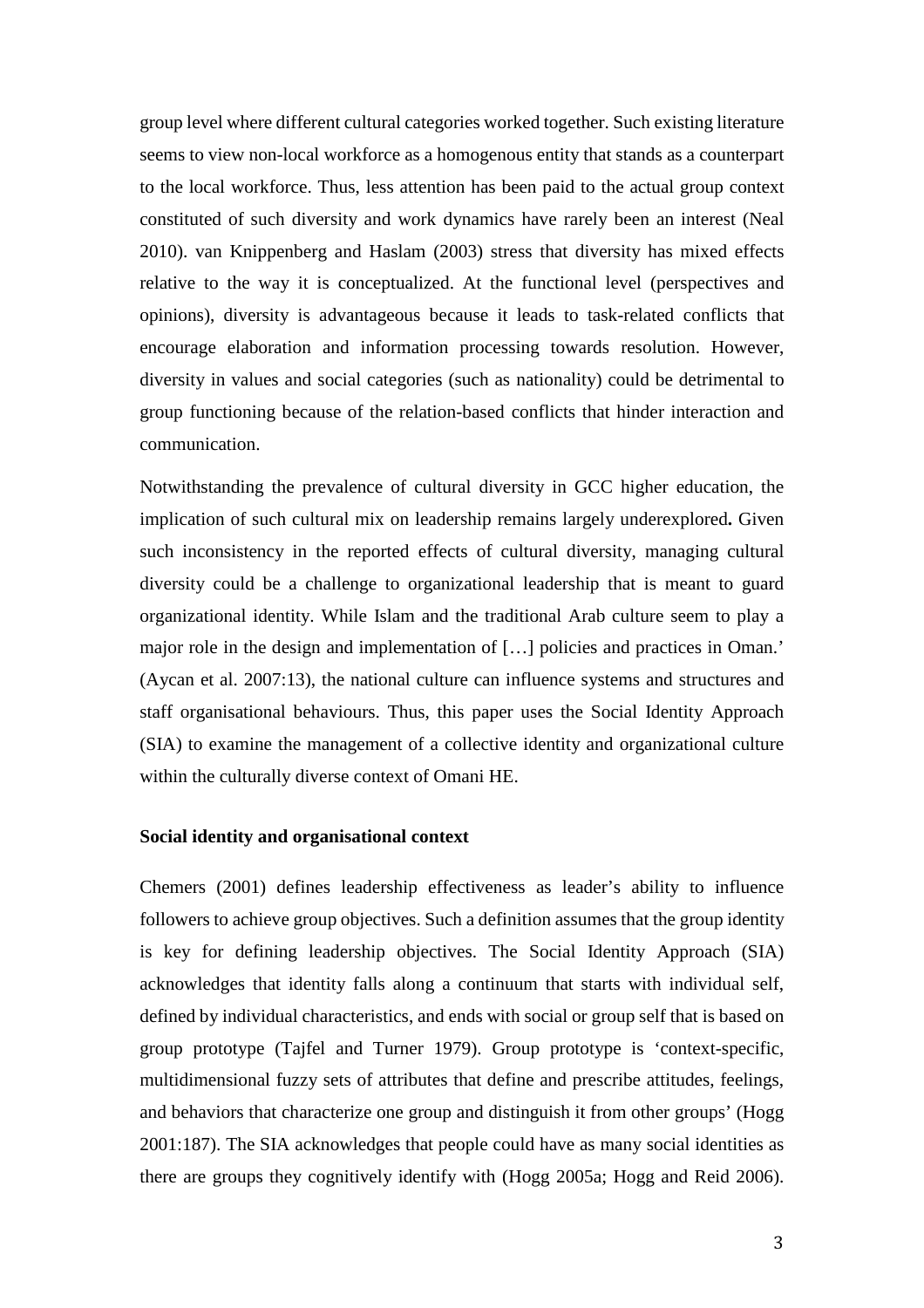However, a social category cannot form a basis for a social identity unless group members perceive it as salient and they cognitively identify with it. Social identity could have different levels of inclusiveness (Ashforth and Johnson 2001). Which level is active to inform behaviour within a specific situation is a function of identity salience (Haslam and Platow 2001). In organisations, the salience of organisational identity as a form of social identity is key for employees to work based on the organisation's norms and values.

Nonetheless, group identity cannot be assumed as a given in culturally diverse teams. The organization itself (represented by its leadership) needs to make the desired collective identity salient to the diverse employees, as the cognitive, motivational and contextual factors might be insufficient. According to van Knippenberg and Hogg (2003:249) 'social identification and the salience of the social identity […] mutually affect each other (i.e. people are more likely to identify with a salient group, and high identification is more likely to render group membership salient)'. Establishing such a group/ social identity is thus a paramount priority in a culturally diverse context where various individual identities exist.

#### **Leadership as an identity management process**

Given that Higher Education Institutions are complex organisations which operate in diverse environments, the role of leaders in addressing the challenges of creating 'a common organizational identity and a supportive culture, yet one that is open enough to encourage expression of an optimum level of differences in beliefs and values' (Bess and Dee, 2012: 5) is crucially important. The relationship between culture and organizational effectiveness is contingent on environmental conditions. (Denison, 1990 *cited in Bess and Dee, 2012: 375*) Steffens et al. (2014) suggest that the following constitute an effective leader within the social identity approach.

#### • **Identity prototypicality (being one of us)**

Group prototypicality is an important indicator of a leader's effectiveness to the extent that members highly identify with the group and the group is a salient aspect of their self-concept (van Knippenberg and Hogg 2003). Prototypicality (the extent to which a leader embodies a group's prototype), however, could be seen as an impractical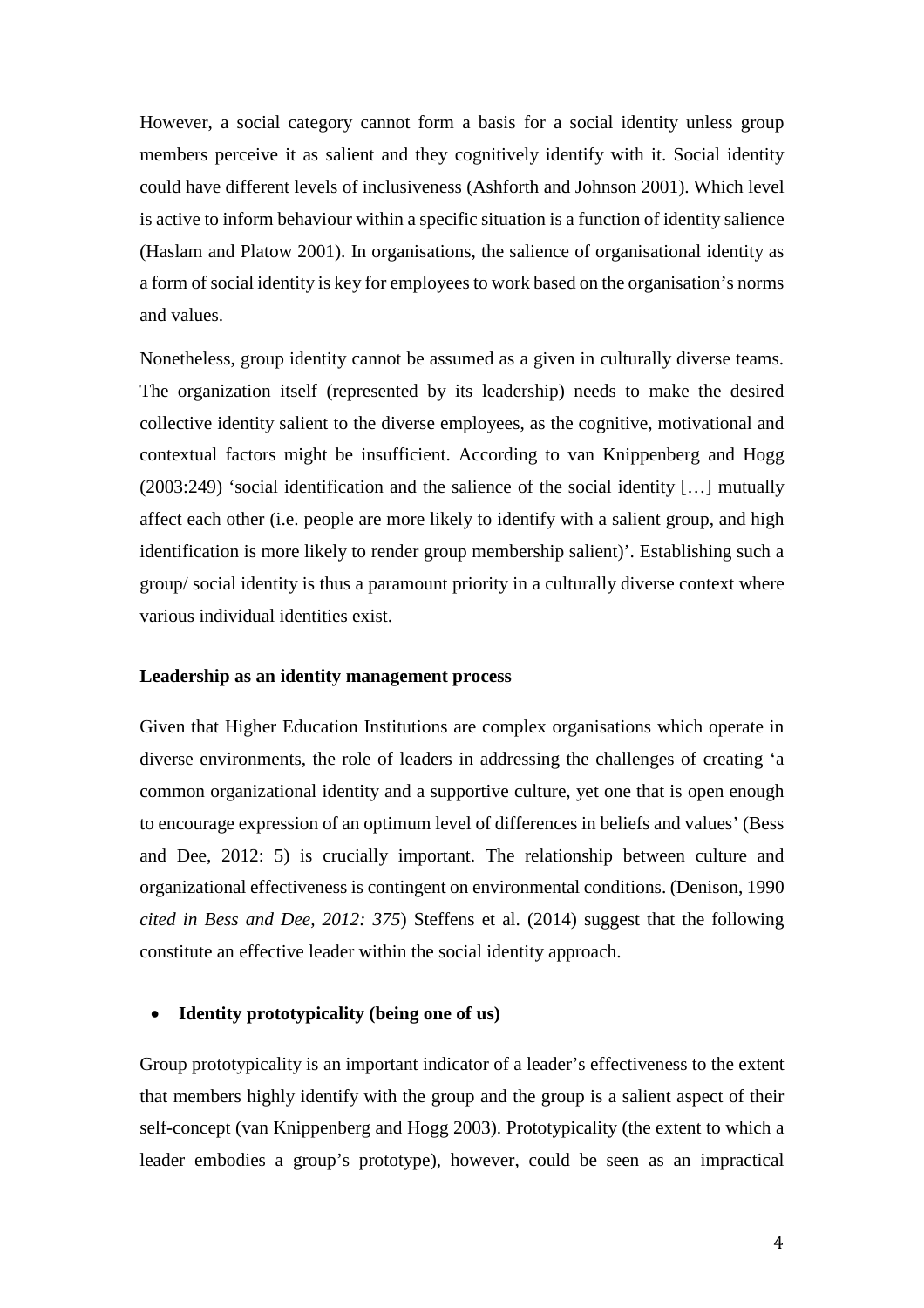criterion for effectiveness in diversity contexts. Being context specific, collective prototype is potentially challenging in Omani higher education given the existence of diverse attributes and values that could give rise to inconsistent individual prototypes. To reap the advantages of cultural diversity and avoid its disadvantages within organisational groups, a superordinate identity based on a collective prototype should be made salient; one that is based on a superordinate commonality within the whole group but which also acknowledges the distinctiveness of the individuals' cultural identities. Such an intermediate ground, Brewer (1991) argues, is possible and in fact needed. This suggests that prototypes should not be rigid but rather negotiable and agreed. Without such negotiation, organisation-based identity is likely to become only a superficial category that is imposed on groups. Negotiating prototype entails instating cultural diversity as a prototypical feature of the high-order group by influencing members' beliefs about the defining characteristics of the group.

As leadership is a group process, group members should adapt their personal prototypes towards a cohesive one that appreciates difference. van Knippenberg and Hogg (2003) stress that both the leader's ability to influence followers to embrace group prototype and the motivation among followers to embrace this prototype decide on leadership effectiveness. According to Haslam (2004:36), for organisational teams to establish a collective prototype,

*'they will […need to] attempt to sound out and refine their ideas in collaboration with other team members[…]. Group members also exert influence over each other by suggesting appropriate forms of behaviour and, if necessary, acting to enforce group norms'.* 

Aycan et al.'s (2007: 25) empirical research in Omani government and state-owned organisations which comprised of 90 percent of Omanis and 10 percent of expatriates in a range of organisations, such as universities, telecommunications companies, petroleum development and so on, has shown that 'the collectivist orientation was more positively correlated with age and work experience, older, more experienced employees preferring collectivism more than younger and less experienced employees.'

### • **Identity entrepreneurship (crafting a sense of us)**

Steffens *et al.* (2014:1004) define identity entrepreneurship in terms of the leader's ability in relation to: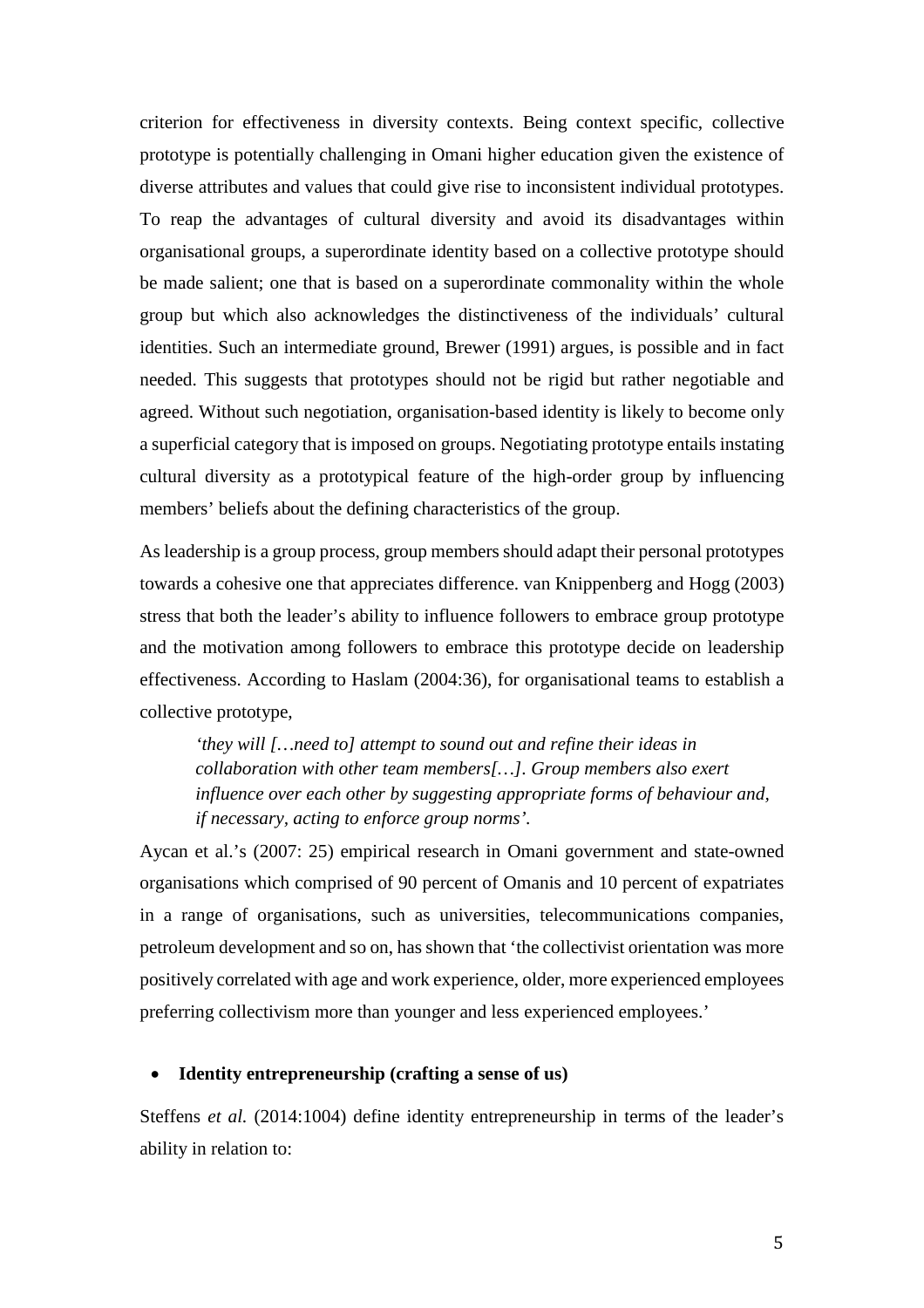- 'bringing people together by creating a shared sense of 'we' and 'us' within the group,
- **Example 1** making different people all feel that they are part of the same group and increasing cohesion and inclusiveness within the group,
- clarifying people's understanding of what the group stands for (and what it does not stand for) by defining core values, norms, and ideals'.

As identity entrepreneurs, leaders should define, revise and, if necessary, reconstruct the group's prototype (Hogg *et al.* 2012). However, with respect to cultural orientation, it might be rather challenging for a leader in a multi-culture organization to define core shared values. The literature suggests (e.g., Deal and Kennedy, 1982) that the degree of values consistency can determine the levels of organizational effectiveness. Although there is an element of inclusivity when sharing a set of core values , the dominant values embedded in the organizational culture might address multi-cultural issues and increase diversity. As Lumby (2012b: 580) argues, 'the dominant culture is likely to be working in [a] college in favour of some and disadvantaging others.'

# • **Identity advancement (doing it for us)**

Group-oriented behaviour (identity advancement) is an additional merit for the prototypical leader (van Knippenberg and Hogg 2003; van Knippenberg *et al.* 2004) but Platow and van Knippenberg (2001) point out that it is a condition for nonprototypical members to qualify for both group membership and leadership. It enables them to engender the trust they require to function effectively within a group (van Knippenberg and Hogg 2003). Group-oriented behaviour could take different forms like commitment to the group, in-group favoritism, sacrifice on behalf of the group, and fairness and justice toward the group (Hogg 2001; van Knippenberg and Hogg 2003).

# • **Identity impresarioship (embedding a sense of us)**

This aspect of effective leadership is concerned with the tangible outcomes that a leader needs to help the group to achieve in a way that enhances its collective identity. Maintaining this could include:

> promoting structures that facilitate and embed shared understanding, coordination, and success (and not structures that divide and undermine the group).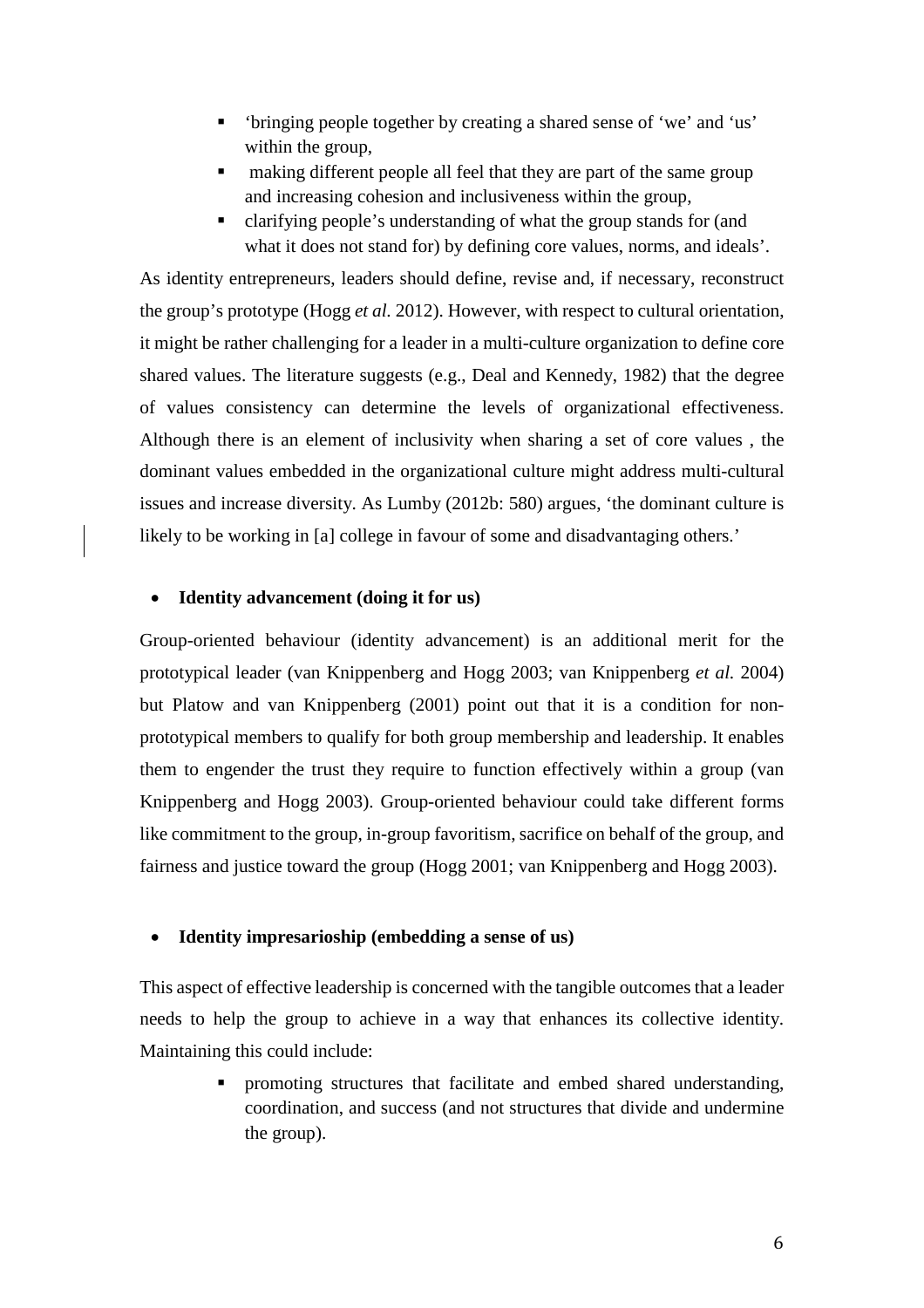providing a physical reality for the group by creating group-related material and delivering tangible group outcomes. (Steffens *et al.*, 2014:1005)

Meeting these criteria requires the leader to have a level of organisational agency and organisational support so that they are able to engage their teams in such steps that could create a common sense of the group. This might also suggest a collegial culture within an organization, characterized by shared understanding and power. From a social constructionist perspective 'campus leaders have the power to construct organizations that are caring, collaborative, and empowering' (Bess and Dee, 2012: 62) through promoting values that favor flexibility. However, organizational cultures with a hierarchical cultural orientation, such as in Oman, this might be difficult to achieve.

#### **Identity management in Omani HE: conceptual framework**

In the expanding higher education context in Oman, leaders could be faced with the challenge that two different levels of identity might be simultaneously exist due to the differences in tenure and staff flux within the group linked to cultural diversity and the process of localising the workforce. Conceptualised as the ability to simultaneously manage different identities construed at different levels towards a more collective superordinate identity, effective leadership in the Omani HE context could be theorised with the aid of transformational leadership theory (TLT) developed by Burns in 1978. Both the SIA and the TLT consider collective identity, shared goals, and shared outcomes focal premises. The TLT cherishes the role of the leader as one who influences the group members towards collective values and outcomes recognising their personal selves (Givens 2008). Thus, it values personal distinctiveness, creativity, and individual empowerment (Bass and Avolio 1993).

Transformational leadership model defines a leader as one who redefines what a group stands for (Bass and Avolio 1993) and functions as a change agent through practicing idealised influence, inspirational motivation, intellectual stimulation and individualised consideration. The role of the leader as an influence agent becomes central when the group composition is unstable. Thus, unlike the SIA in which the group prototype begets leaders, the leader in the TLT influences the members of the group towards collective identity (in this case a higher-order identity) which resonates with the four leadership processes outlined in the Identity Leadership Inventory in Steffens *et al.*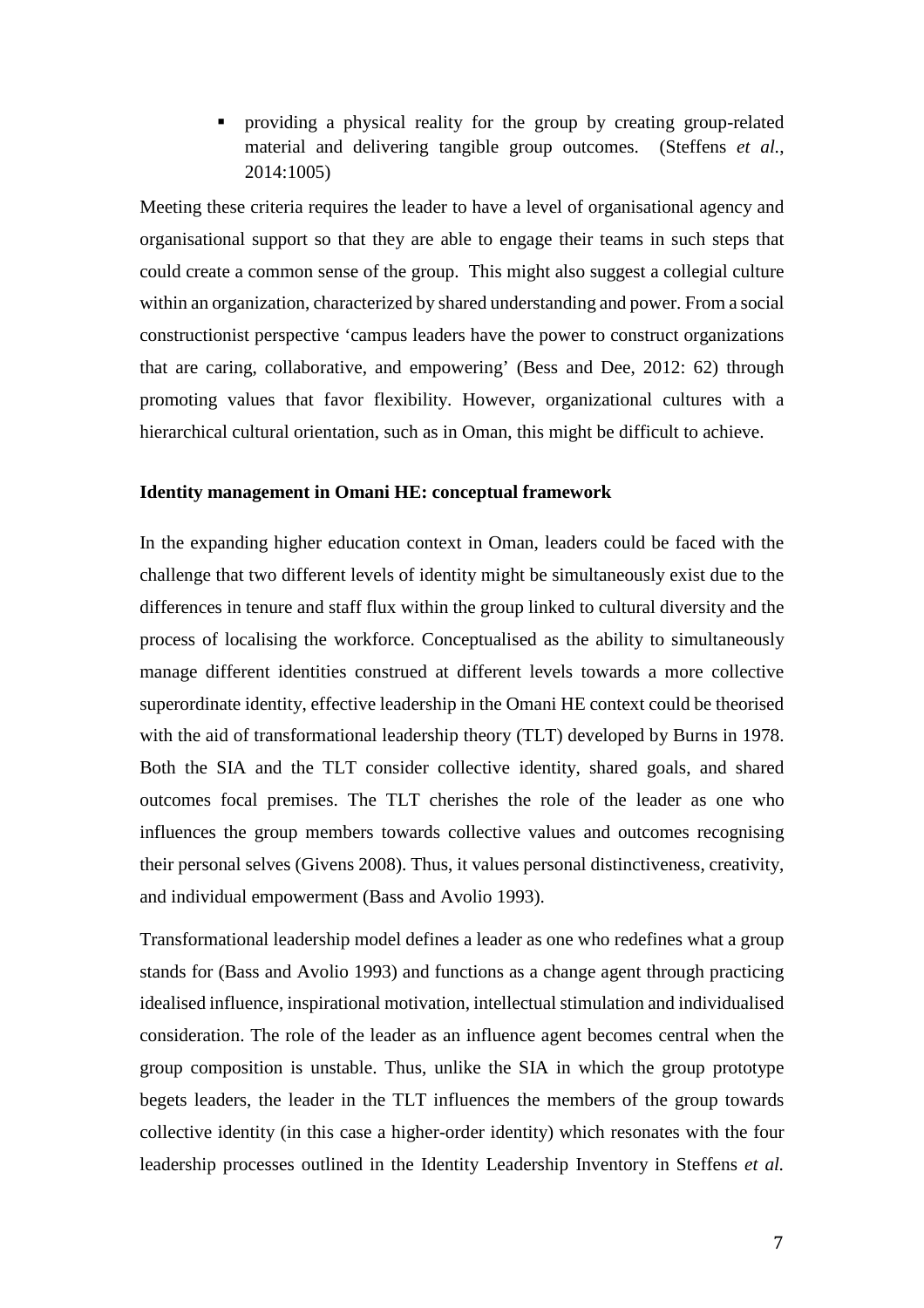(2014). Leaders become entrepreneurs of identity who reconstruct the group's identity according to the organisational objectives. Transformational leadership model contains two distinct forms of leadership which are individual-identity-focused components (which conceptualises effective leadership in terms of dealing with followers as unique individuals) and collective-identity-focused components (which considers effective leadership as achieving a social identity based on shared values) and these distinct forms have differential impacts on the behaviours and attitudes among employees (Tse and Chiu 2014).

In light of the previous discussion of transformational leadership model, our current study adopts the Identity Management Model depicted in Figure 1.1 to understand the role of leadership in the process of identity construction in Omani higher education contexts. The model suggests that in the dynamic higher education context in Oman, group identity needs to be constructed in a way that makes diversity welcomed and retain a level of groupness (collective identity constructed at a higher order similarity). The model has two parts based on the group members' levels of self-concept. The upper part of the model depicts the situation when self-concept is based on personal level. This is likely to be the case when group composition is not stable and where newcomers join the group. In such a case members perceive themselves as distinct from the group or the other members based on personal identity or sub-group identity. Hence, a leader cannot assume the existence of similarity between group members and under low group salience and low group identification, the leader practises individualised consideration by focusing on individual's personal identity (van Knippenberg and Hogg 2003).

However, transformational leaders should work on establishing a sense of the overarching group identity because that is how the functional and informational advantages of cultural diversity could be utilised. van Knippenberg and Haslam (2003) stress that this higher order identity (that includes both the individual and the group levels) should be based on relational values such as fairness, equality, and respect of difference. In order to use the diverse staff perspectives for the good of the group, the leader would need to influence individuals to a level of collective identification over time. The second route (at the bottom part of Figure 1.1) is predicted based on the SIA logic. When a group (constructed based on the higher order level) is salient and social identification is high, leadership effectiveness is constructed in terms of this collective prototype. Group members build a shared cognition that results in a group prototype.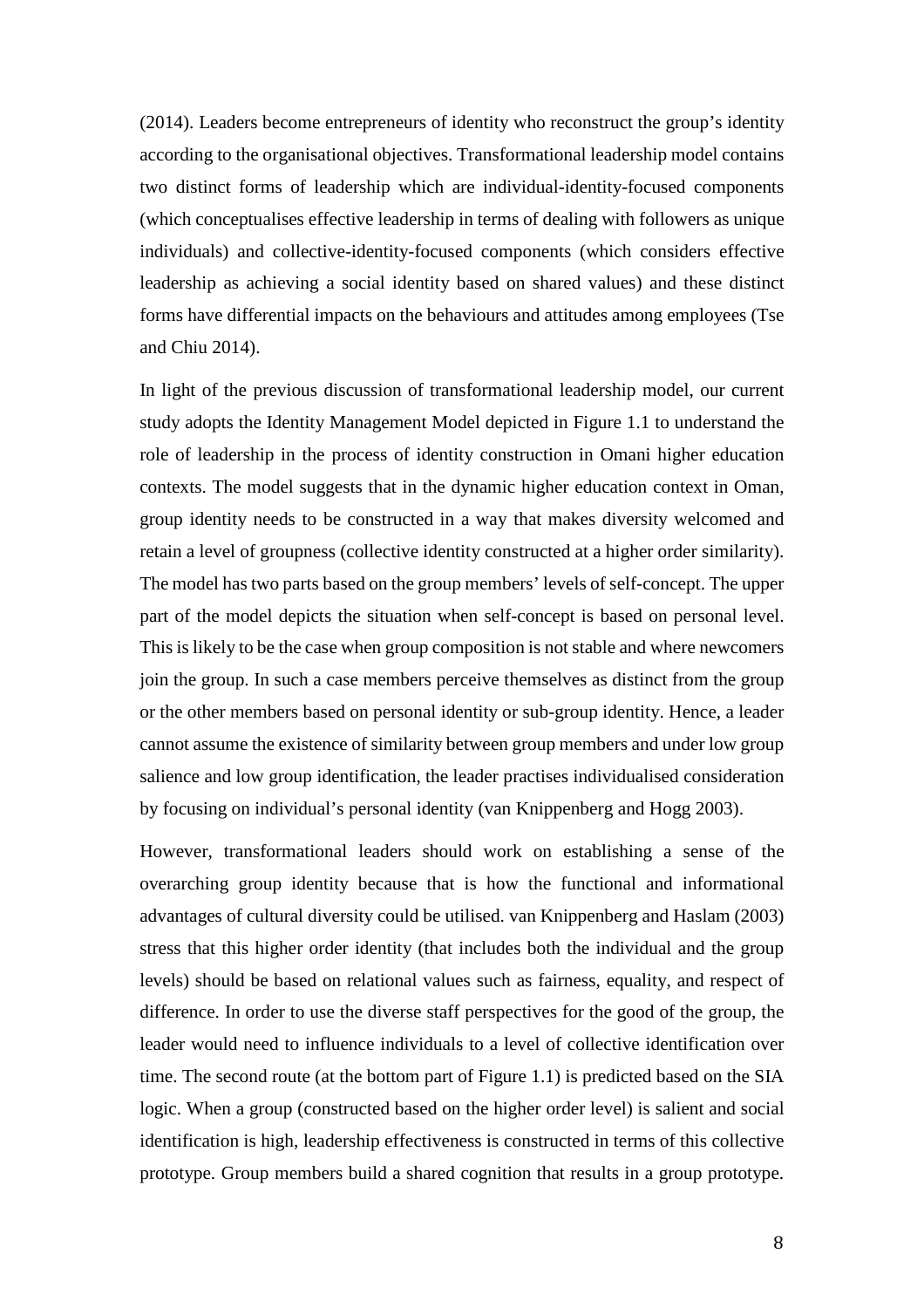In this case, the group prototype is one that is diversity affirming. Individuals perceive themselves based on their personal characteristics and attributes (personal identity/self) and yet as they join the group and spend time within the group, they are likely to perceive a salient identity that is shared between themselves and the other group members based on the salience of work-related affiliation. Brewer (1991) argues that when balance is achieved between these two identities, motivation towards optimal distinctiveness is met. The salience of the collective group and the group identification enables the leader to practise a group-focused leadership in that they see the group as a cohesive entity (at the higher order level). As group members spend more time together, they could develop stronger identification with the group in which case leadership effectiveness could be conceptualised in terms of the criteria explained by Steffens et al. (2014).

*Figure1.1 to be inserted (see separate PDF Document)*

# Figure 1.1:Identity Management Model for Omani HE

### **Methodology**

Researchers mostly approach the study of diversity with pre-established social categories instead of remaining open to context-specific constructions and they essentialise difference by viewing categories as objective realities that are not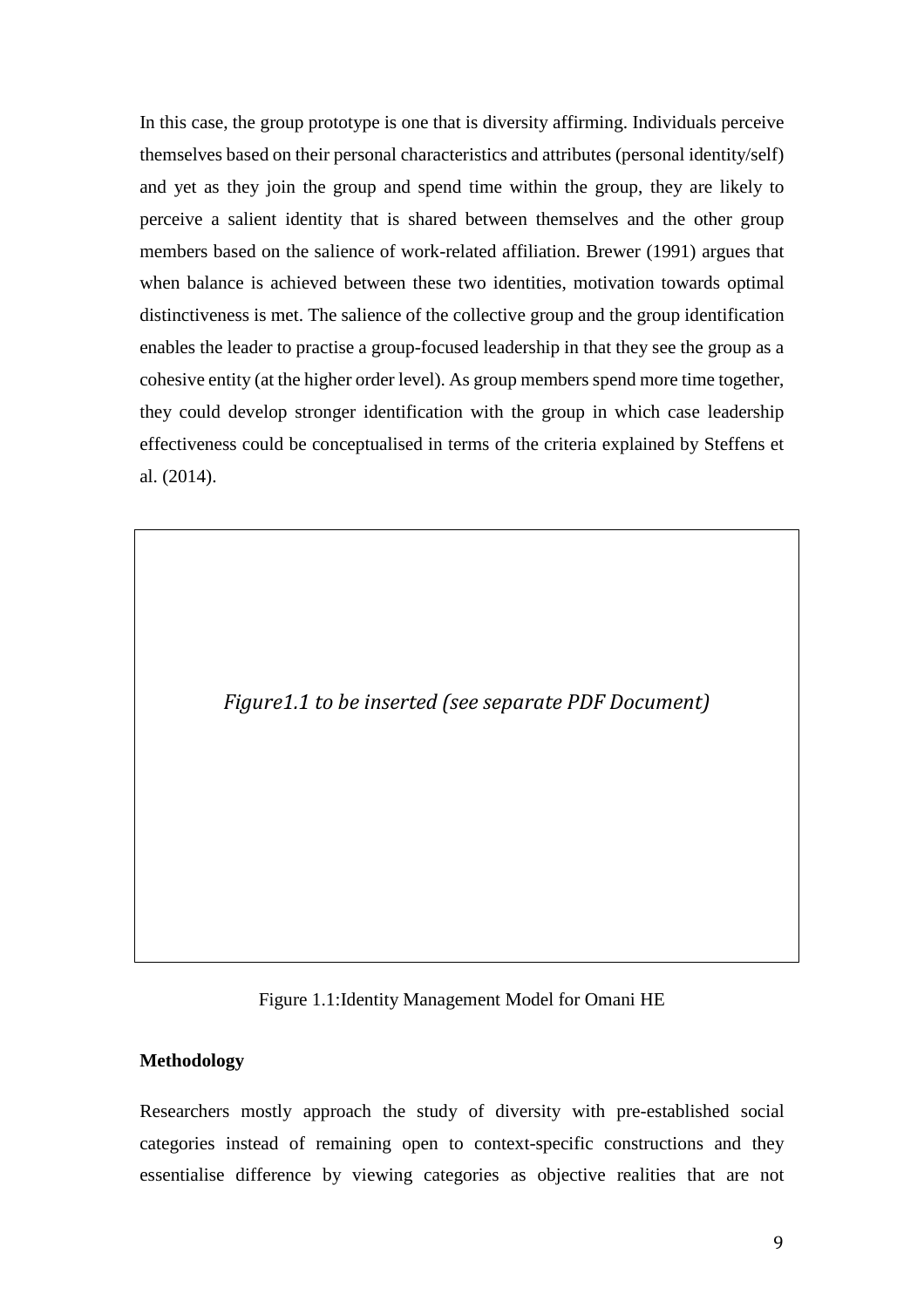influenced by power relations (Tatli and Özbilgin 2012). Organisational research that employed the SIA to understand group identification has largely conceptualised identity in terms of organisational groups that are distinct from each other. Such conceptualisations overlook the complexity of identity where social identities could interact with personal and role identities (Pratt 2001). This stream of literature also ignores the fact that group identities in organisational context are nested and embedded within one another due to organisational hierarchies (Ashforth and Johnson 2001). Hence, this study adopts a constructivist view by exploring natural workgroup utilizing case study. Such a methodology is important to uncover context-specific factors that affect collective identity construction in Omani higher education.

#### • **Case study**

In specific, the paper explores leadership in promoting social identity salience within a culturally diverse English Department at a College of Applied Sciences (CAS) in Oman (henceforth CAS-1). The CAS is a network of six colleges centrally governed by the Directorate General of the CAS, which is under the jurisdiction of the Ministry of Higher Education (MoHE). Strategic decisions concerning CAS are made at the Education Council governing the MoHE, but each College has an internal structure that tackles the different administrative and operational aspects. Academic leadership is also central and managed by the different programme directors (PD). CAS-1 is one campus of CAS that has just over 1000 students and around 85 academic staff belonging to a diverse range of nationalities. This exploratory instrumental case study is conducted at the English Department at CAS-1. This Department is selected because of the wider range of cultural background constituting its staff body. The study was conducted in November 2016 when the English Department was composed of 27 teachers including the Head of the Department. These teachers belonged to nine different nationalities, as explained later in the article. The salience of English as a linguistic identity in Omani HE led to sustaining the recruitment of non-Omanis despite the mantra of Omanisation. The field of ELT has been generally dominated by native English-speaking teachers (NESTs) who are considered an economic resource for countries such as the UK and the USA (Al-Issa 2006).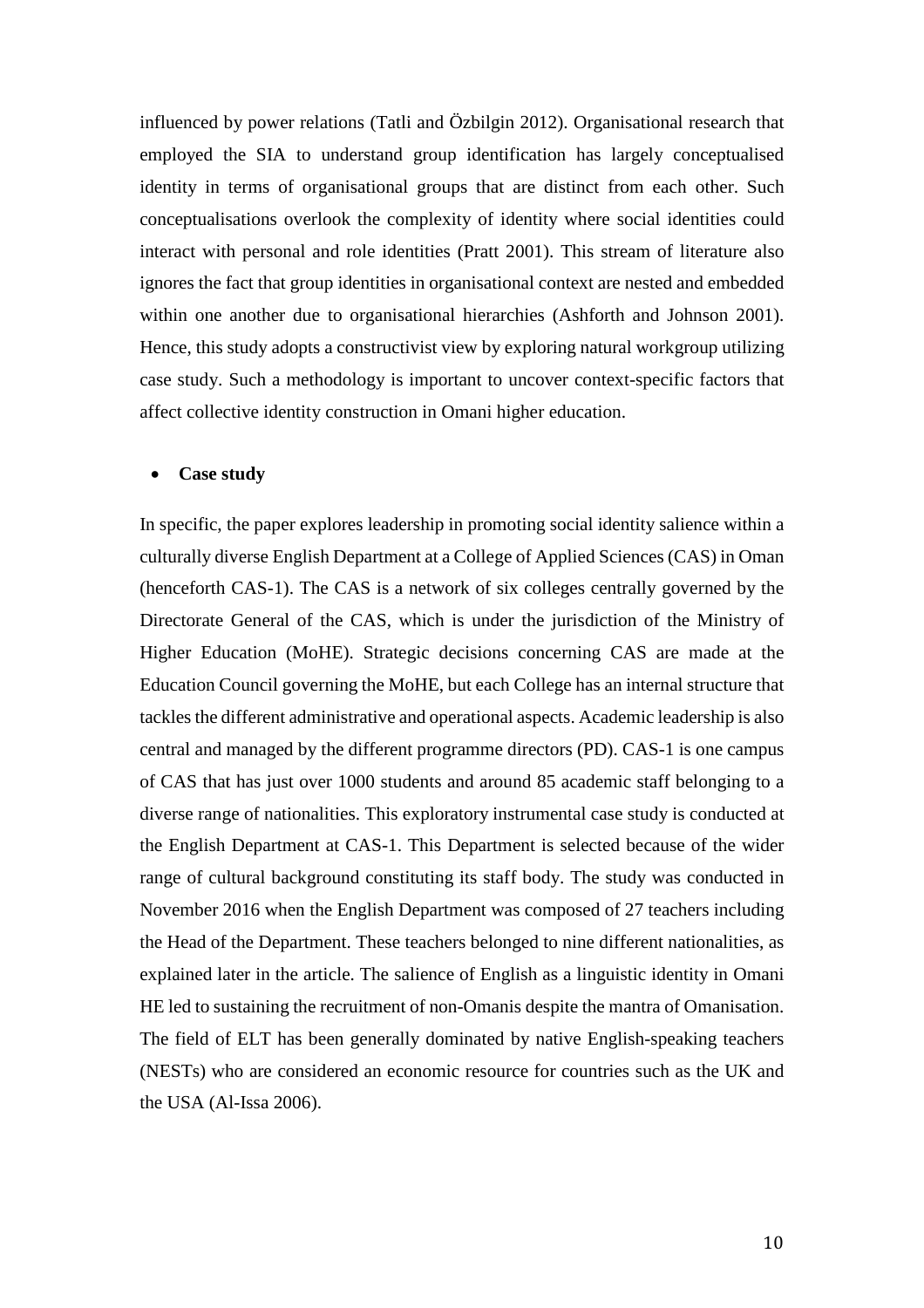#### • **Methods of data collection**

This study is part of a larger study that employs three main complementary methods. This methodological triangulation serves the purposes of clarifying meanings through capturing different perspectives on the research issue using different sources and forms of data (Stake 2008). Interviewing participants is considered the main generator of data whilst semi-structured one-to-one interviews were conducted with 16 participants of diverse cultural backgrounds, years of experience and recruitment channels. Of the participants, five had experienced team leadership at certain point during their careers at the English Department in addition to the HoD who was overseeing the English Department. In addition, 11 regular teachers belonging to different cultural backgrounds and channels of recruitment were interviewed. As individuals are a focal point in this research being the group actors and the bearers of the diverse identities at the English Department, this integrative construction of reality draws on understanding the participants' mental models of reality (Woodside 2010).

As context is key for understanding meanings in qualitative studies, observations were used to complement the data collected through interviews and documentary analysis. Group interactions and dynamics could present a good source for data about how prototype was constructed and the extent to which cultural diversity influenced this construction process. A wide range of documents were also collected for the purpose of learning about the values, policies and beliefs of the organization (e.g, policy documents, such as CAS Bylaw, Civil Service Law and CAS strategic plan; copies of minutes/reports of six meetings; participants' CVs; Employee Handbook).

#### **Data analysis**

The analysis of the data started by first analysing the interviews as the main source of data whilst a descriptive coding-technique was adopted. After categorisation of codes was done, the resulting categories were grouped under sub-themes that were derived following the constant comparative logic defined as 'going through data again and again […] comparing each element- phrase, sentence, or paragraph- with all the other elements' (Thomas 2016:204). In using evidence from the interviews in the case report, the names of the participants were anonymised using the codes T1-T16. Quotes from participants' narratives were presented using the scheme [code-role-nationality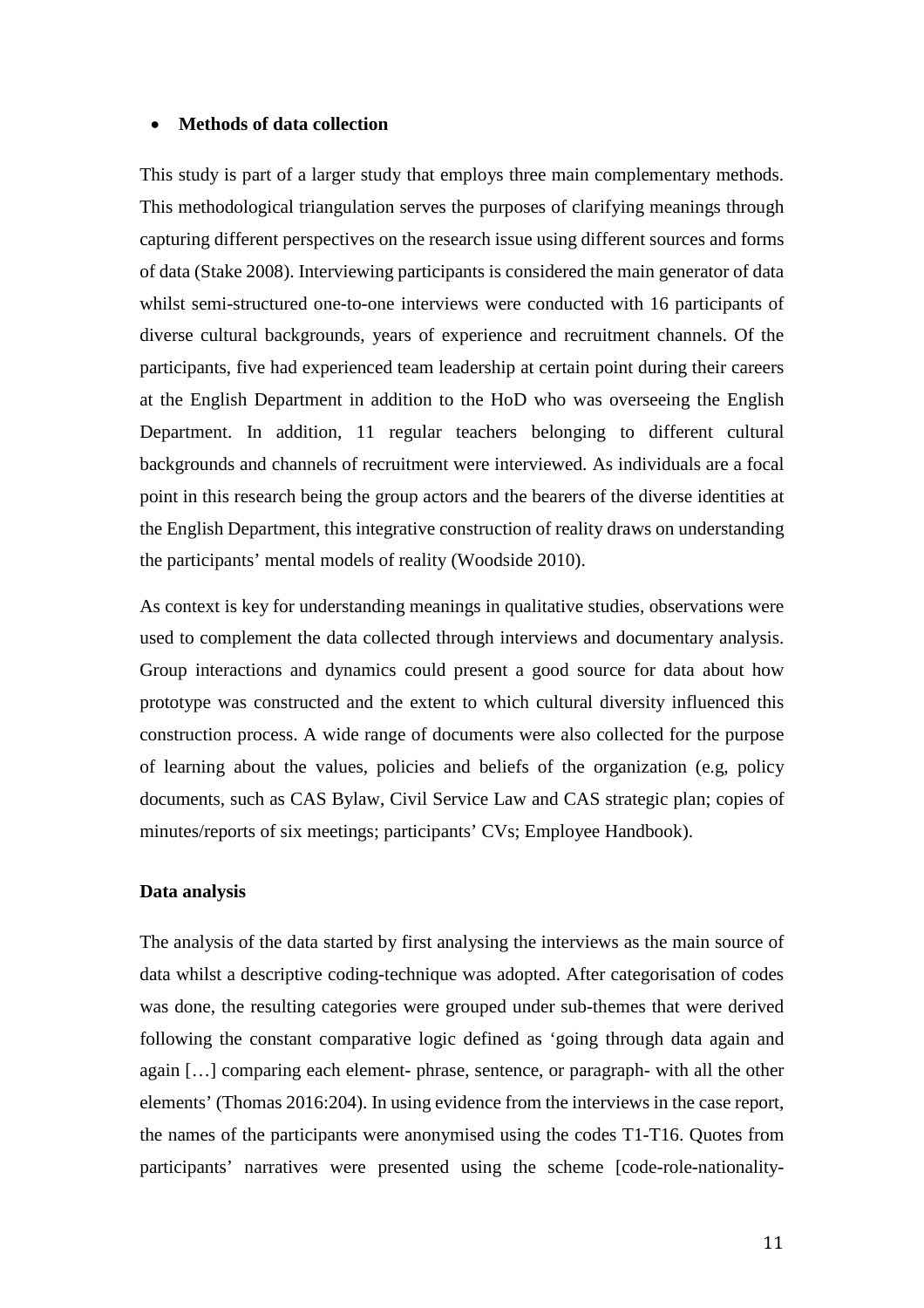employment type]. After interviews were analysed and major themes were identified, a draft of the case report was produced. Next, the notes from the observations and the documents were scrutinised for relevant content. The relevance of the content of the documents and the observation notes was decided based on the themes of the interviews as the reports of the participants were used as a guide.

#### **Findings and discussion**

A key aspect to understand leadership effectiveness in establishing a collective identity in the culturally diverse ELT context is conceptualizing leadership in the research context.

#### • **Conceptualizing identity management in the research context**

While the SIA suggests that the prototype is context-specific (Hogg 2001), the six CAS English Departments (of which the site of this study is only one) follow a centrally mandated system defining its prototype. Hence, this network is regarded as one big group rather than six distinct groups considering the particularities of each department. The prototype is believed to be followed by the six English Departments that conform to each other in terms of the programme content, objectives, deadlines, and assessment. This could be seen as a disadvantage given the cultural diversity variably characterizing these departments. A larger group size requires a more autocratic leadership (Szu-Fang 2013), which is perceived to be the case in this study. When the leader is positioned at a hierarchy level that is distanced from the group level (as is the case with the ELT academic leadership), they set the group prototype at the wider context, which creates a gap between the wider context and the micro-level group. Decisions are made centrally and there is a network of local coordinators (team leaders) expected to ensure cross-CAS consistency in the curriculum administration. This was evident in the meetings observed where discussions were mainly about ensuring that teachers are in line with the prescribed syllabus. As Bess and Dee (2012:383) argue, academic departments may have their own subcultures, whilst 'the administrative subculture tends to emphasize managerial or utilitarian values [,] faculty members, on the other hand, value collegial communication and expect to play a role in organizational decision making, especially in curriculum and research.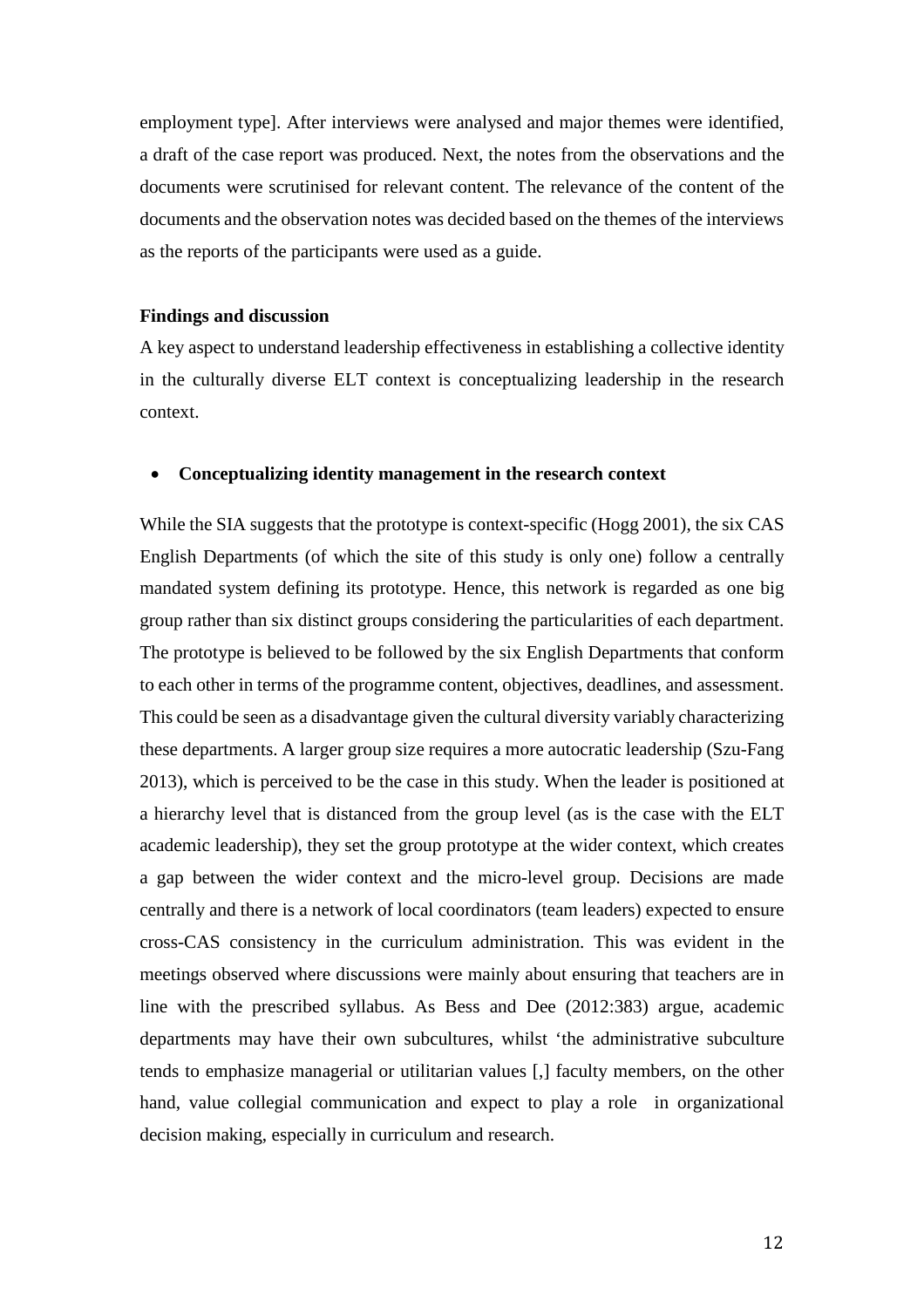Societal culture also plays an important role in establishing organizational leadership prototypes. (O'Connell, Lord and O'Connell, 1990) The Arab culture seems to play an influential role in designing macro and micro level policies and implementing them into practice. Hierarchy-based leadership that is based on central decision-making is generally a characteristic of leadership ideology in Oman (Al-Hamadi *et al.* 2007) and this might contrast the .principle of transformational leadership where followers share a degree of decision-making power with superiors. Centralised higher education governance could be effective for maintaining national identity (Lo 2010), which is one objective for education in Oman (Al'Abri 2011). Such identity maintenance seems to be enacted by maintaining top-down influence, which is perceived negatively among the participants in this study as it does not value the variability of perspectives and needs at the micro level characterized by national diversity. The results of the current research confirm Aycan et al.'s (2007: 28) study that top-down decision making lead to hierarchy-oriented practices which 'were preferred by employees who believed in the necessity of maintaining status hierarchy in society and organization.' Placing high value of status hierarchy confirms the stereotypical perception of Middle East culture and values.

Lack of communication between the six English Departments and with the center was seen as a hindrance against the effectiveness of such centralisation. In contrast, Albulushi and Hussain (2008: 32) claim that 'transformational leadership has helped to improve internal communications and create a spirit of co-operation among the multicultural, ethnically diverse employees'. However, in such a hierarchical structure, Hogg (2001) argues that the leader is seen as an out-group member who is not representative of the group prototype which was also sensed in English Department as it was depicted as an opposition party that stands against what teachers think is right.

*I think any decision that is made here has to be universal because there are six or seven colleges… especially when it comes to grades, maybe it is easier for students to write about a topic the are familiar with in the book and maybe consequently they might get a better mark …[but this is not possible because]it has to be the same.* [T8, member, British, outsourced]

Dissatisfaction with the bureaucratic practices associated with the hierarchy based decision-making echoes findings by Neal (2010) who observes that Omani and non-Omani academic faculty members at a state HEI equally consider the organisational bureaucratic practices as a shared enemy; albeit at an administrative level in his study.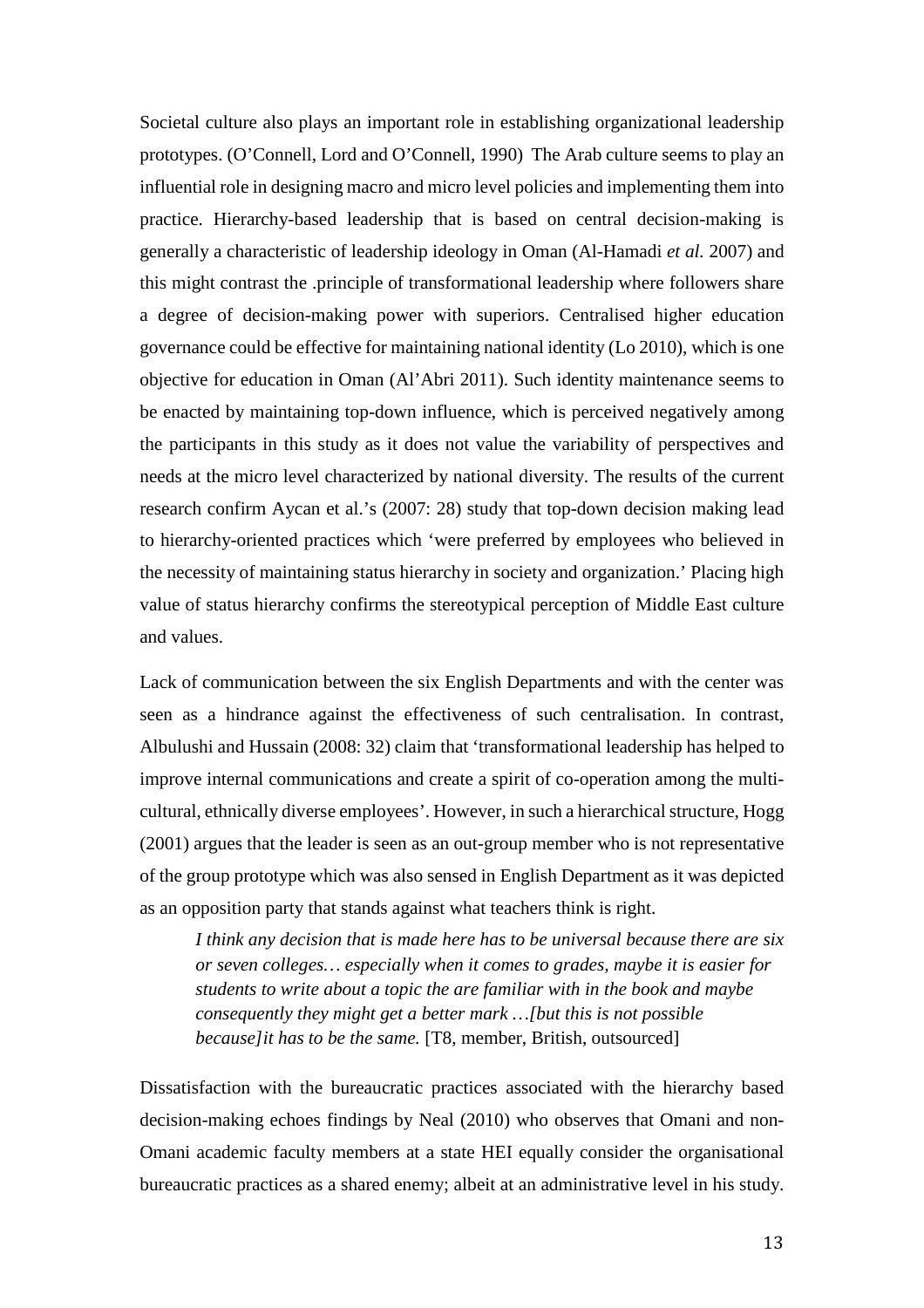It is inevitable that the hierarchical structure of the Islamic society of Oman reinforces the existence of hierarchical relations which affect decision making processes. As Bush (2011) argues, 'bureaucratic models emphasize *impersonal* relationships…This neutrality is designed to minimize the impact of individuality on decision-making. There was a perception that such a system did not value the variability of perspectives and needs at the micro level characterized by national diversity. Participants expressed dissatisfaction about the rigidity imposed by such a prototype, which is not being negotiable to cater for the diverse perspectives, attitudes and practices as expressed by T1:

*… over the years I found both the trends happening; on the one side there is this tendency to centralise further and on the other side people who really face the ground realities they get fed up with this centralisation or lack of decision and then they do things that are suitable to them.* [T1, leader, Indian, MoHEfixed]

A managerial organizational culture is prevalent in the CAS, with elements of hierarchy and bureaucratic order. Brandt and Dixon (2010) also highlight that central decisionmaking and lack of staff involvement in decision-making cause dissatisfaction among the staff working at GCC universities, a sense of exerting little influence in their every day job whilst these create intentions for turnover.

While one advantage of having culturally diverse staff body is making use of the different perspectives and experiences (Cox and Blake 1991; Hentschel *et al.* 2013), there was a perception that assimilating CAS under one prototype hinders the ability of the English Department to benefit from the different expertise of teachers or from other higher education institutions in Oman as T3 [leader, Omani, MoHE-permanent] expressed. Generally, leaders at the department thought that the central prototype was characterized by: restricted changes, persistent disagreements and lack of consistency, lack of communication, slow decision-making, undervalued contributions towards amendments, emerging tension between centralisation and autonomy, and lack of motivation for further cross-college coordination. These factors are perceived to hinder the effectiveness of this prototype enactment at the English Department level and to cause dissatisfaction and turnover among the participants. Such dissatisfaction that is largely experienced by the non-Omani teachers is also found to be the case by Khan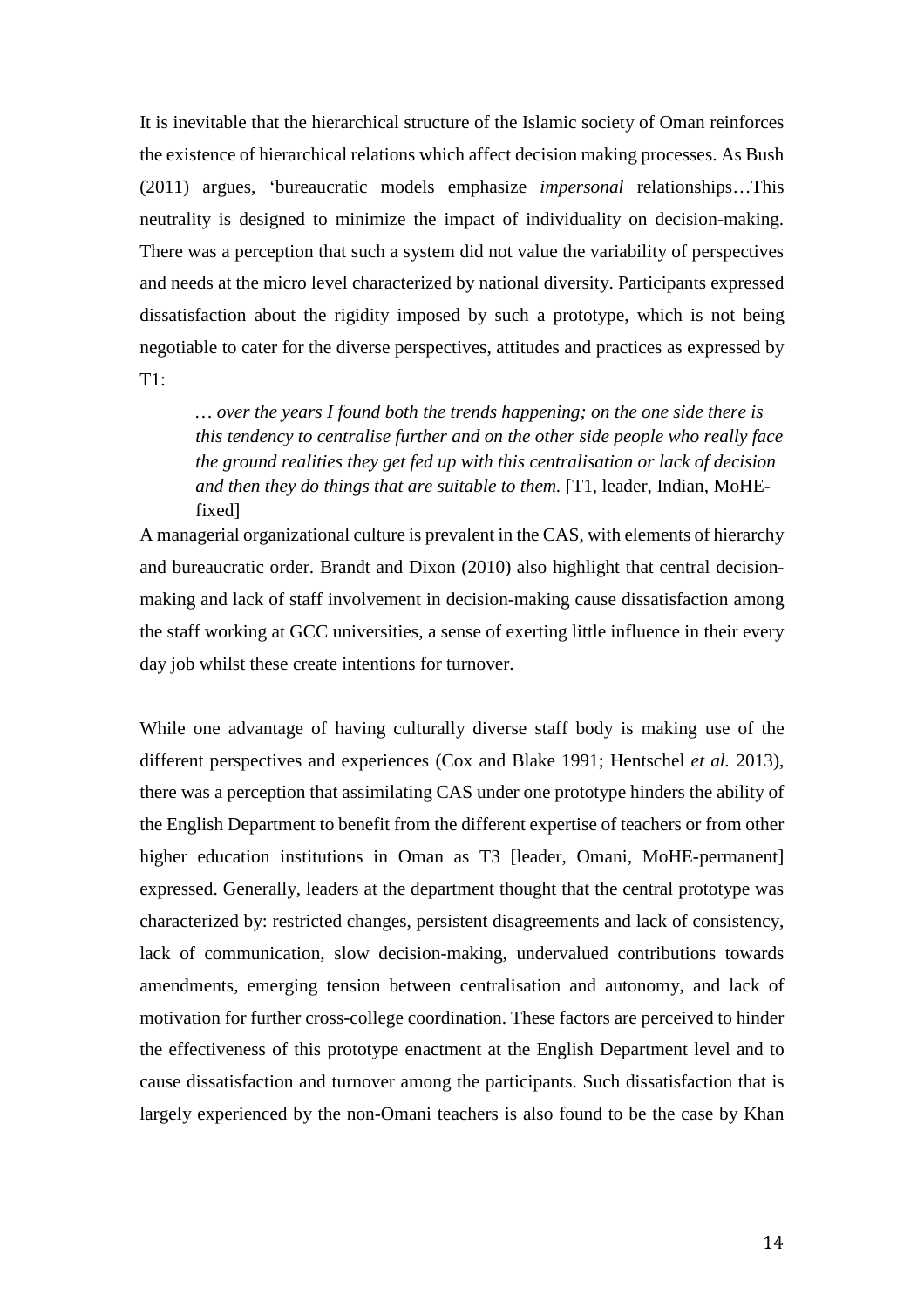(2011) who reports that expatriate EFL[2](#page-14-0) teachers in an Omani university feel restricted in their teaching practices for cultural reasons. Lumby *et al.* (2007) report comparable results stressing that downward control of communication and strategic decisionmaking by senior leadership restricts the influence of lower level leaders.

The need to influence teachers to conform to the ELT prototype that is non-responsive to change initiatives restricts the agency of the team leaders at the English Department to introduce new practices or respond to feedback from teachers to change current practices. This goes against the view of Rudhumbu (2015) that middle managers being in a position that enables them to understand both the organisational perspective and those of the teachers at the micro level—are in a strategic position that enables them to be active participants in curriculum planning and change management. Hierarchy-oriented practices are confined with stakeholders who hold managerial positions at the upper echelons of governance. Kaparou and Bush (2016) highlight comparable results within a highly centralized context where centralised decisionmaking is viewed as restrictive at system level in Greece. This view on the hierarchy of authority seems to be consistent in highly-centralised systems which exert top-down and bureaucratic management approaches which do not favour egalitarianism, but hierarchy. Whilst the current study is conducted in a higher education context where academic autonomy is considered a core value (Lumby 2012a), centralisation seems more unattractive as it could be a reason for leaving CAS altogether. Oplatka and Arar's (2017) review suggests that the application of shared leadership in decision making and staff empowerment is extremely limited in Arab countries while Elmeski (2013) argues that such forms of leadership are impeded by bureaucracy and hierarchical nature of the education systems compared to Western countries.

However, while the English Department functions in subject-based teams, the parallel existence of the hierarchical structure and the centrality of decision-making at the ELT seem to encumber such advantages. In fact, the leadership of the ELT system represents a smaller cloned picture of leadership in Oman where consultative councils could only review practices but decision-making is the task of the 'elite' (Peterson 2011). This hinders transformational leadership enactment at the department level as leaders were

<span id="page-14-0"></span><sup>2</sup> English as a Foreign Language.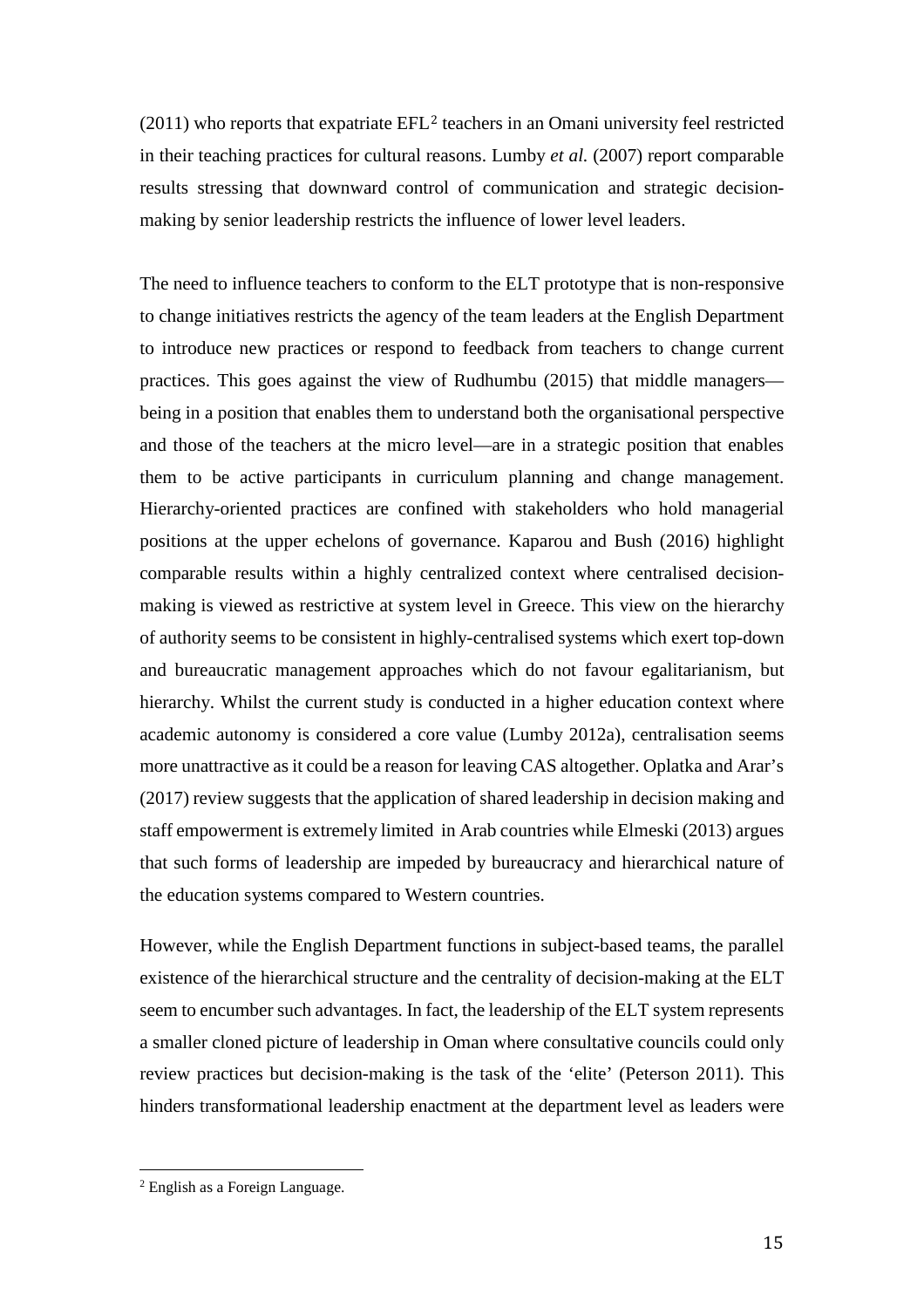not empowered to harness the prototype towards a more inclusive one but were expected to maintain the status quo which is a characteristic of transactional leadership (Bass and Avolio 1993).

# • **Implications of lack of collective identity at the group level**

The lack of collective identity inspired by a shared prototype manifested in many implications at the group level.

# **Unstable group composition**

When this research was conducted, the Department included 27 teachers belonging to nine different nationalities: 30% of those were recruited through MoHE permanent contracts, 26% were recruited through MoHE fixed contracts and 44% were outsourced. Among the 27 teachers, Omanis (8 in total) were recruited permanently through the MoHE. Nineteen of the staff members were non-Omanis of whom almost twelve were outsourced recruitments. Thus, outsourced staff members represented a numerical majority in comparison to others and the outsourced category included all the NESTs in addition to others. Outsourcing most teachers through agencies resulted in fluctuating team stability due to the frequent terminations/turnovers and recruitments and the changes in the supplying agency. The resulting feeling of employment insecurity further increased the rate of turnover and hindered the retention of professional teachers. There was a general perception that with the frequent changes in the recruiting agencies, getting professional teachers at the English Department is a matter of *'luck'* as expressed by T4 (Omani leader on MoHE-permanent contract) due to the different standards observed by the different agencies as opposed to the MoHE. As a result, many teachers joined the Department and left i[t](#page-15-0) during the three-month probation period because of observed lack of professionalism3.

Cultural aspects were also perceived to underlie staff instability. There was a view that outsourced teacher (mainly 'Western' or NESTs) come to Oman for the purpose of tourism which gives precedence to personal objectives over professional ones.

*…a lot of Western teachers who have come here are travelling. It is a cultural thing… when it comes to Arab and Indian or brown teachers, there is a sense of permanence …*[T15, member, Indian, MoHE-fixed contract]

<span id="page-15-0"></span><sup>&</sup>lt;sup>3</sup> Defined by some participants here as qualification in teaching and respect of cultural differences.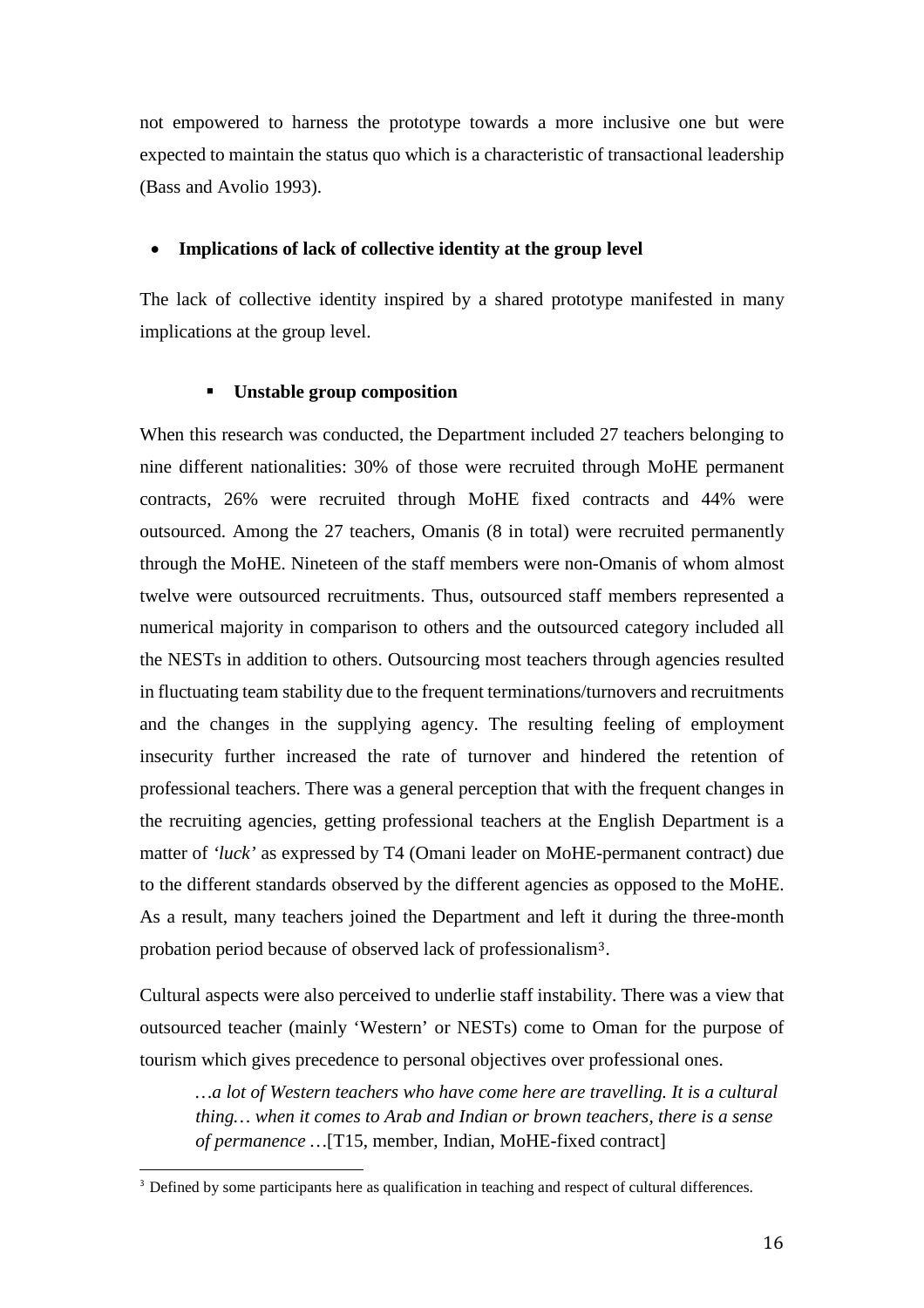Interestingly, staff instability at the English Department was also attributed to the location of CAS-1, which was perceived to be unappealing to many Western teachers who find adaptation a challenge. The resulting instability was perceived to negatively affect both team leaders (coordinators) and students as T4 explained.

*… sometimes as a coordinator you will take over your shoulder to cover classes … [and] the responsibility of ensuring that everything related to the students…[is] documented and then transferred to the substitute teacher...* 

A high rate of turnover translated into an analogous rate of recruitments in some semesters, which was perceived to outpace the ability of the leadership team to provide adequate induction to teachers. Induction in such a culturally diverse context is key for newcomers to understand the prototype guiding behaviour in the ELT centralised system. Hence, staff instability affects the establishment of a cohesive prototype and hinders the establishment of a group identity. T16 confirms that

*… you can't build new teams every year with teachers who know the work and… some of them don't know the work … [who] don't speak the same language with you.* [member, Tunisian, MoHE-fixed contract]

The SIA suggests that the membership of individuals in a certain group is motivated by their quest for clarity, distinctiveness, and high self-esteem (Hogg 2005b). When these motivations are not satisfied and when individuals cannot act as a group to change the situation, they tend (as individuals) to leave the group in search of another group that better fulfill their motivations (Haslam 2004). At the English Department, employment categories exist due to an institutionalised policy, which makes mobility between categories impossible. The resulting unstable composition translates into inconsistent understandings of the ELT prototype because longevity moderates such an effect (Mael and Ashforth 1992). This sustains the salience of distinct categories and hinders the establishment of a cohesive prototype.

# **Relationship conflicts**

Perspectives about the nature of relations between staff members varied among the participants. Conflict emerged as a key theme that is perceived to characterise the climate and to vary in intensity from one year/semester to another. Conflict was generally associated with the salience of personal self among teachers. When personal identity is more salient than group identity, individuals compare themselves to other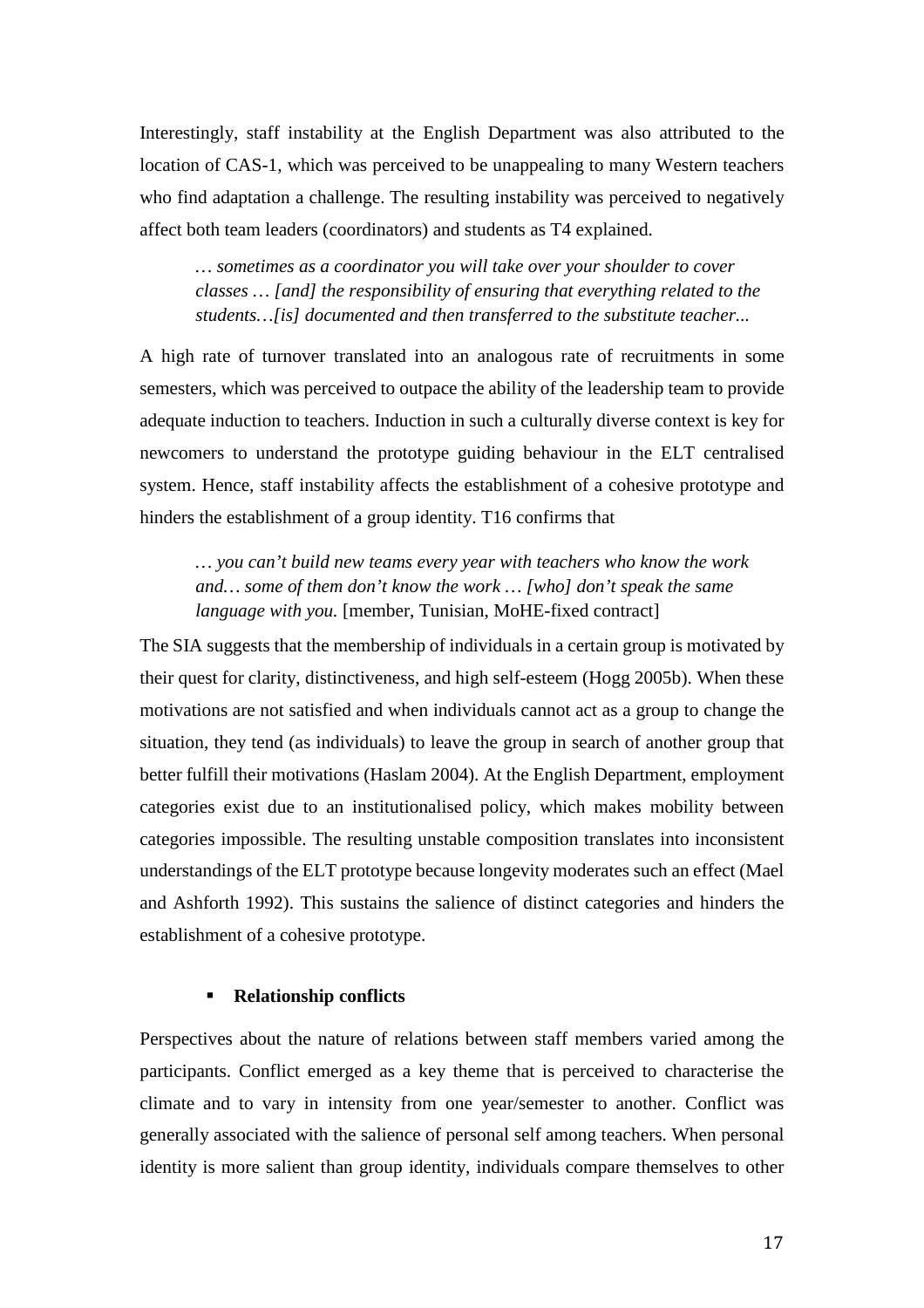individuals based on personal attributes that highlight differentiation from others (Hornsey 2008). There was also a perception that sub-categories sometimes appeared, which created tense intergroup relations as T7 relates.

*... I watched people will say hello to me and will not say it to the person standing next to me because they are not in their group….* [T7, member, American, outsourced contract]

Staff instability and the associated insecurity were also seen as reasons that sustained such tense relations. T15 observed that:

 *From March 1st to June 15th,all [the teachers] who have been [at CAS-1] long enough, just keep to [their] offices because [they] know this is the period when everybody is on their edge; they don't know whether they have a job or not.*

In fact, lack of employment security in relation to non-locals are prevalent in the GCC countries generally due to the nationalisation policies they follow (Naithani and Jha 2010). Khan (2011), however, relates contradictory findings where expatriate ELT teachers in a state university in Oman feel motivated by their employment security and contract renewal. This difference in findings could be explained by the nature of CAS-1 where over 70% of the total number of staff members in the Department of English were non-permanent staff members of whom 40% were outsourced.

The resulting contingent status of non-Omani members, especially within the outsourced group, seemed to have affected the extent to which they conceived of themselves as in-group members. As a consequence, not only did employment insecurity affect the motivation of this category to work in a group-serving manner but even to remain within the group. Identification with a group is related to job satisfaction and willingness to remain in an organisation (Avanzi *et al.* 2014). The resulting voluntary turnover echoes findings by Romanowski and Nasser (2015) in relation to expatriate university faculty in Qatar where a similar nationalization policy is implemented. High turnover in turn affects establishing a collective identity as it reduces the shared history (longevity) between group members which is key for value conversion towards cohesion (Mael and Ashforth 1992). Staff instability thus hinders establishing a cohesive professional culture that informs a salient group prototype.

Kramer (2001) argues that insecurity affects the level of presumptive trust that develops as a result of social identification. Absence of trust might be the reason why individuals fail to see others as compatible in-groups. While professionalism was generally seen as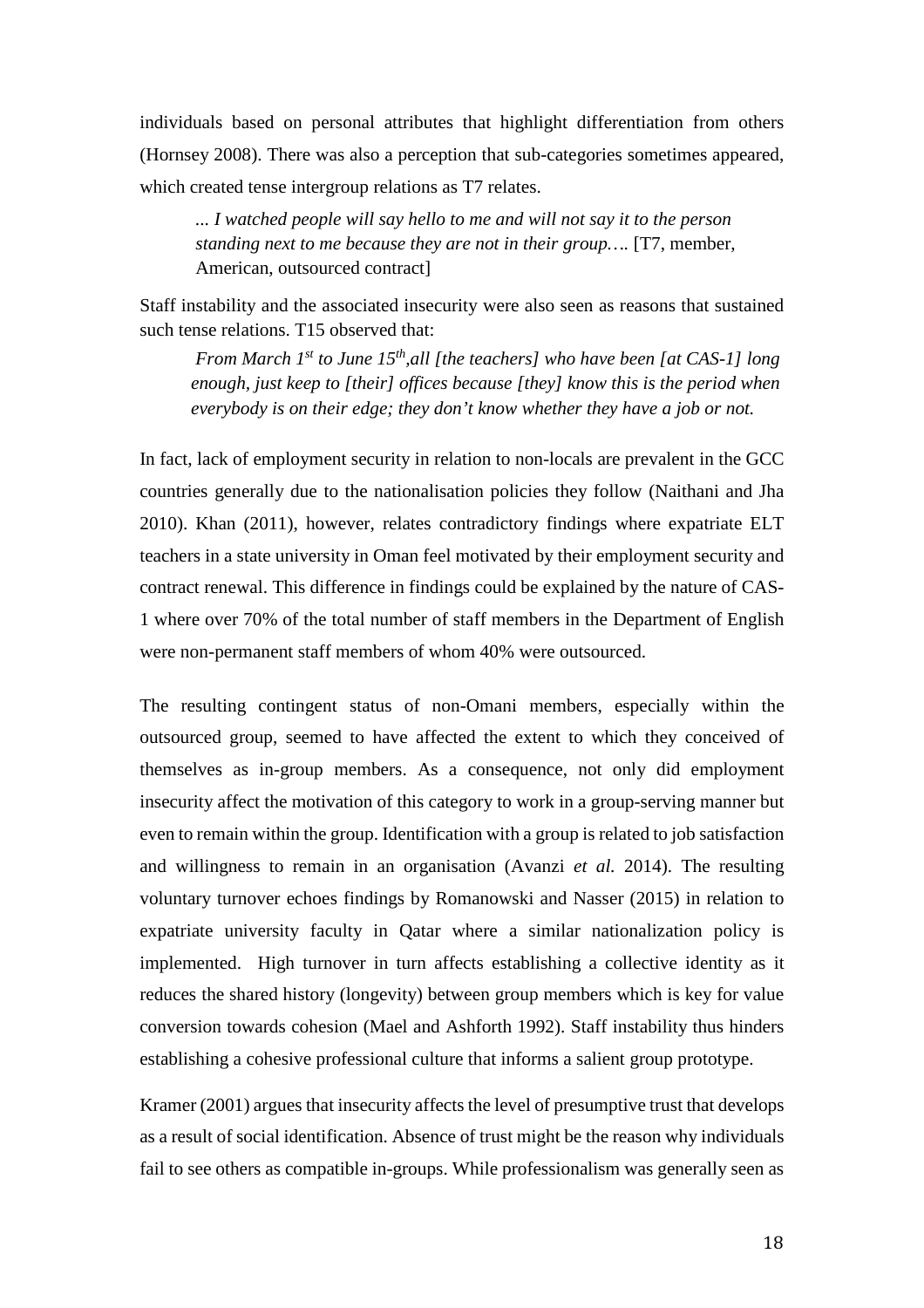the commonality that could create a level of cohesion, there was a perception that professionalism was not consistently observed in recruitment, which also explained the high rate of conflict. An American member, T11 [outsourced contract], explained that:

*… there were a lot of unprofessional instructors who were worried about very immature things… [and were] just creating unnecessary divisions. Not putting personal feelings aside for professionalism first…*

Thus, the salience of personal identities or sub-categories (e.g. westerners, native speakers, women, company staff, Ministry staff) undermined what participants thought of as the ought-to-be salient group identity; professionalism. Conflict is another effect of the absence of a common identity. At the English Department, diversity in views caused conflict and this has affected the way team tasks were carried out..

General department meetings or team meetings were seen as too formal and provide room for domination and conflict. This made team leaders deliberately keep meetings short and focused to avoid such conflicts. Some of the meetings observed were highly structured where content was emailed to teachers beforehand. Another reason for the negative perceptions about meetings was that, 'people don't *trust each other; so, [they don't] want to be that open about their classes' [T10].* The absence of trust then was a natural result for the absence of perception of a shared identity. In addition, teachers did not perceive meetings as a tool to contribute to decision-making as most aspects were controlled by the abstract macro-level of the organizational identity. In the meetings observed, most of the time was spent on explaining procedures and deadlines. Hence, such occasions do not enable negotiating matters which according to SIA is important to establish a collective identity.

# **Low staff interaction**

Low interaction was another observed characteristic of the Department, which was attributed to reasons related to both employment conditions and to teachers themselves. The employment conditions underlying low interaction were the style of housing and office allocation where that did not enable much interaction, the absence of communal area that could encourage socialisation, the high teaching load that left no room for interaction and the way teaching timetables were designed where teachers based in the same office did not see each other some days. Staff instability was also seen as one reason for low interaction where cohort-based sub-groups were the nuclei for networks and friendships.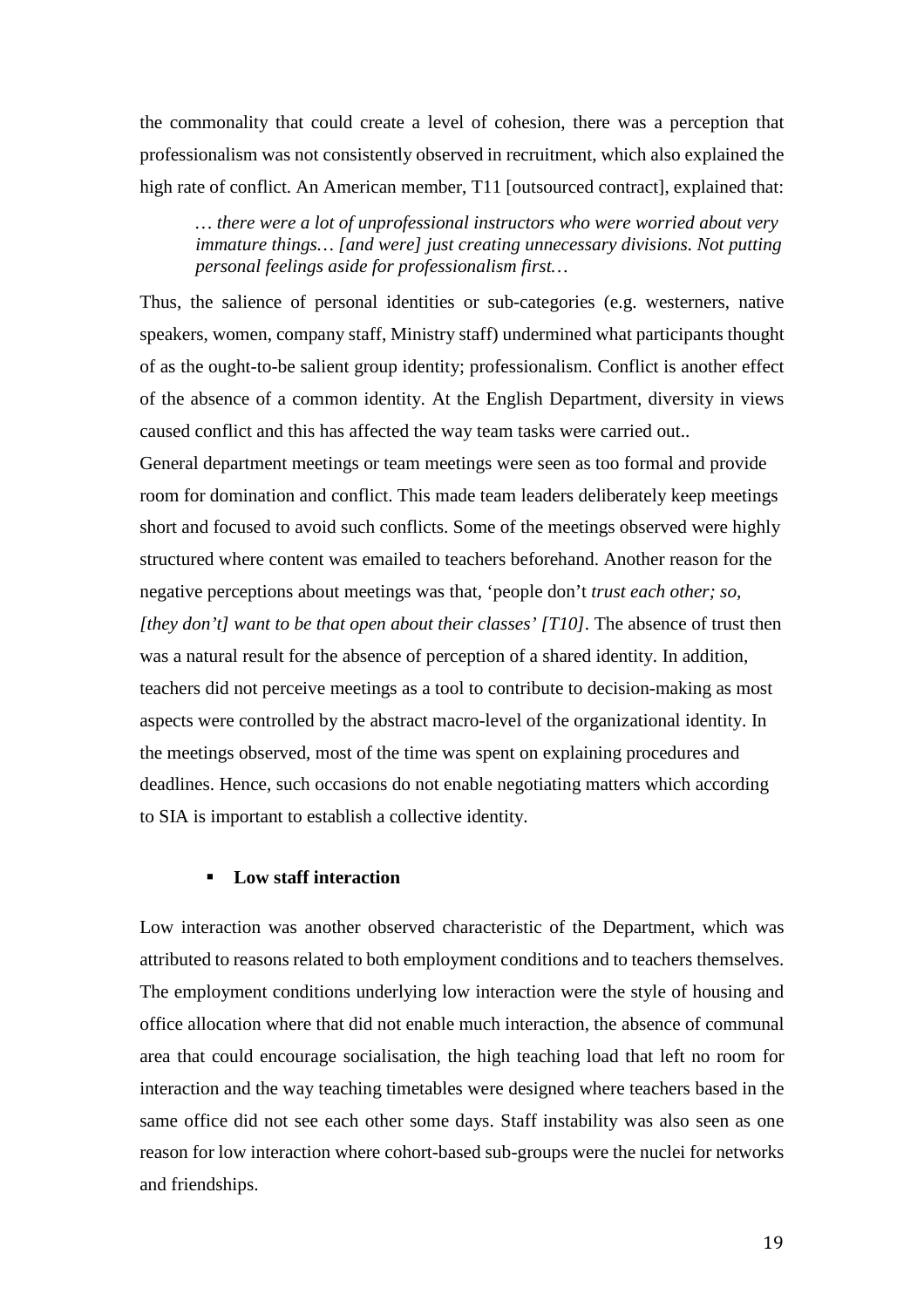*You see so many people enter and leave with the tenure of teachers and so you are not sure even like 'shall I interact with this person? How long are they gonna be here?'* [T12, member, South African, outsourced contract]

Communication and interaction are means for sharing knowledge about the prototype and creating a level of cohesion (Hogg and Reid 2006). While the leadership team emphasised 'team' identity in their meetings, views among teachers varied concerning the relevance of such a collective identity to reality. There was a perception that the three level-based teams constituting the department worked separately and *'there is a very little discussion [such that teachers could have] zero idea about how the other teams teach; what their style is and what kind of activities they do in their classes'* as T10 [a British teacher on outsourced contract] suggested.

At the English Department, such lack of interaction affected the extent of trust established between teachers. Effective communication takes place when individuals have a shared identity based on a shared cognitive understanding of reality (Haslam 2004). While a higher order organizational identity is more likely to be subjectively salient in centralised systems (Ashforth and Johnson 2001), it seems to be perceived as less relevant in this study largely because communication seems to be mostly one-way. Haslam (2004) maintains that communication in this way is ineffective because it is based on formal directives and forced influence rather than shared social identity and shared motivation. Thus, the rigidness of the centralised system hinders such an accommodation in the part of the organization.

#### **Impaired collaboration**

When members of a group identify with the group as a salient identity, they exert their efforts to achieve the collective objectives of the group (Hogg and Reid 2006). In this research, there was a perception that there was no actual groupness. One explanation was that the nature of the teaching profession in HE does not necessitate much cooperation between teachers. In fact, a considerable body of literature considers autonomy a characterizing feature of academic work (e.g. Macfarlane 2012). However, autonomy in this context was partially seen as a result of the lack of interaction. The Department had shared folders in the CAS-1 network, which were intended to work as collaboration zones. However, unwillingness to share experiences with others was seen as a common behaviour among some teachers. T7 thought that instability was one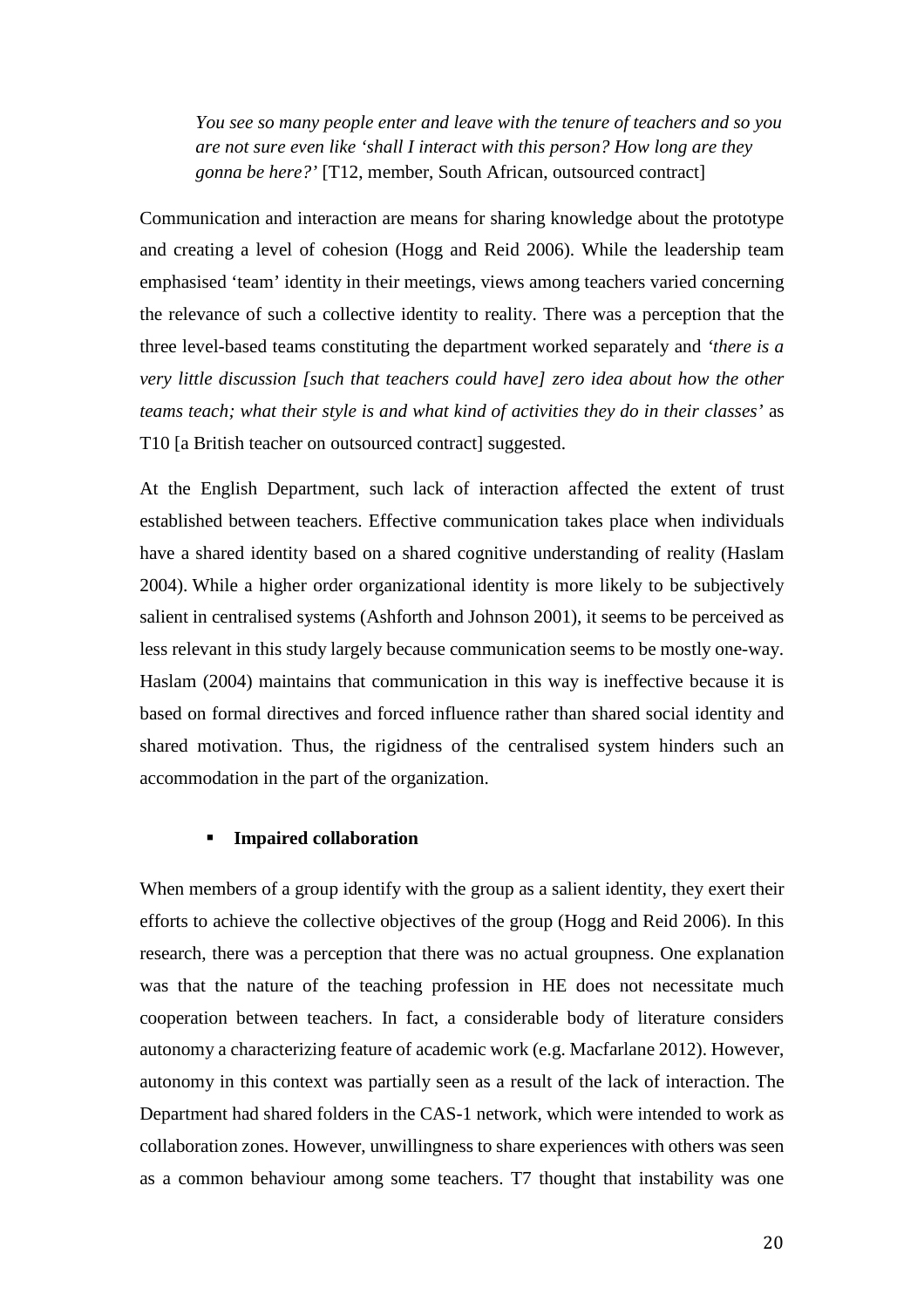reason because '*people don't like when teachers come and go; why would [a teacher] invest [their] time helping this teacher?'* Additionally, uneasy relations where teamwork could become a '*disaster'*, as T10 [a British teacher on outsourced contract] pointed out, was another reason*.* During such times, team leaders *'had to think about which teacher will be working with which teacher because some teachers are not willing to work with each other… because basically they don't speak to each other …'*  as T2 [an Omani team leader] highlighted. Thus, there was a view that teamwork can only be effective if teachers *'… share the same values, … the same perspectives, … the same ideologies'* [T14, member, Filipino, MoHE-fixed]. This, however, contradicts the professional rationale for teamwork as seen by the leadership team. The SIA suggests that when members of a group perceive themselves in terms of a group collective identity, they like each other not based on personal attraction but due to belonging to the same collective group (Turner 1999). The absence of such collectivity hindered such attraction between the teachers in the department.

### **Conclusion**

This research is an original contribution to knowledge in that it applies the SIA to generate evidence from the under researched Omani higher education context. The paper provides evidence that social identity salience in a centralised context characterised by cultural diversity is largely affected by the way cultural diversity is perceived and managed at the macro level. The lack of empowerment at the micro organizational level and the strict control of the macro level make it hard to cater for the needs of culturally diverse group. The consequences of the absence of social identity at the level of the Department is manifested in the unstable group composition, persistent conflicts, low staff interaction, and impaired collaboration.

Additionally, by adopting a social psychological conceptual framework to shed light on the group dynamics in culturally diverse educational teams, the study responds to Lumby and Morrison's (2010) call for widening the scope of educational leadership research by integrating theory from other disciplines especially in relation to the study of diversity. By doing this, the study also integrates the use of methodology commonly used in management/leadership research to explore both diversity and leadership from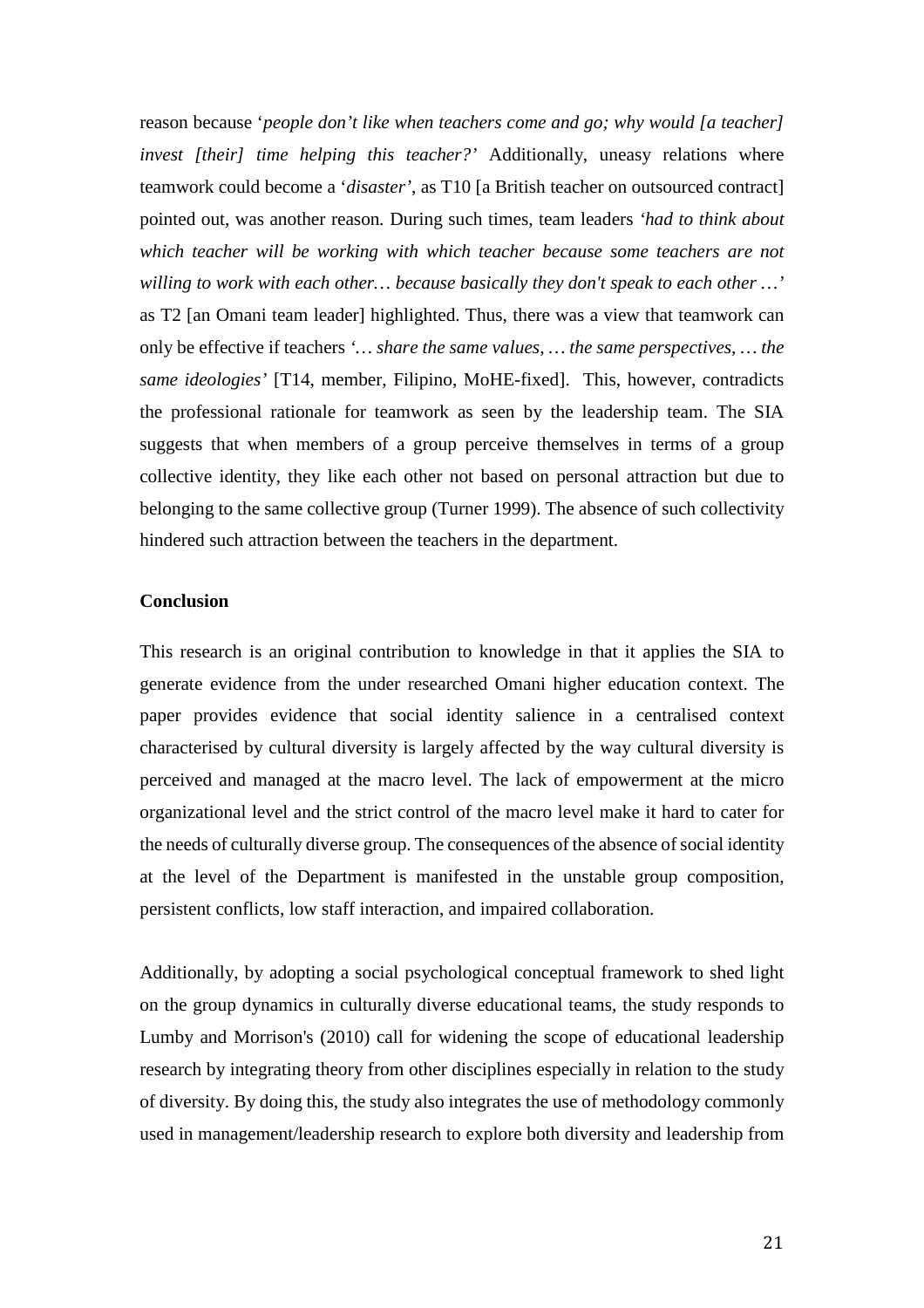a social psychological perspective that traditionally employed mainly experimental and post-positivistic methods for researching group and identity.

While the Omani higher education has depended on culturally diverse staff body since its inception, the demands for explicit management strategy about staff diversity seem to be stronger now with the echoes of Omanisation on the one hand and the further expansion of higher education on the other hand. As the literature suggests, transformational leadership could prevent the negative effects of diversity and promote its advantages. Despite the demand and drive for managing cultural diversity more effectively, the findings in the CAS suggest that leaders adopt characteristics aligned with transactional and hierarchical approaches to managing organisations, working with the existing systems and structures, maintaining the status quo within a hierarchical organizational culture. Leadership studies in the Middle East suggest that 'strong and decisive leadership is expected from an Arab person, hence the effectiveness of setting high goals and standards of performance characteristic of initiating structure, whereas a considerate leader might be perceived as being weak and indecisive.' (Dorfman and House, 2004: 64)

Thus, in centralised systems like CAS, devolving a level of authority to the micro level is necessary so that diversity is utilised in a way that individual identities are valued and welcomed. When a collective identity is made salient, perceptual, motivational, and evaluative behaviours will be guided by the norms underlying the collective identity, which could facilitate the transfer of knowledge and experiences. The need for adjustments in the way leaders manage diversity in higher education context in Oman derives from the demand to 'being able to lead within multiple cultural contexts, all existing simultaneously in the same organization [as social constructionists emphasize]' (Bess and Dee, 2012:380) Promoting dialogue among staff members could be a step forward to developing a collective identity and transfer of knowledge Kelly (2004:610) argues that value in knowledge-based economy is associated with managing intellectual capital represented partially by viewing staff as means for engendering intellectual capital through transferring knowledge from tacit form residing in the minds of individuals to explicit form that could provide a basis for new learning. The demand for considering cultural diversity in higher education as an asset to professional learning requires proper management. The management style within this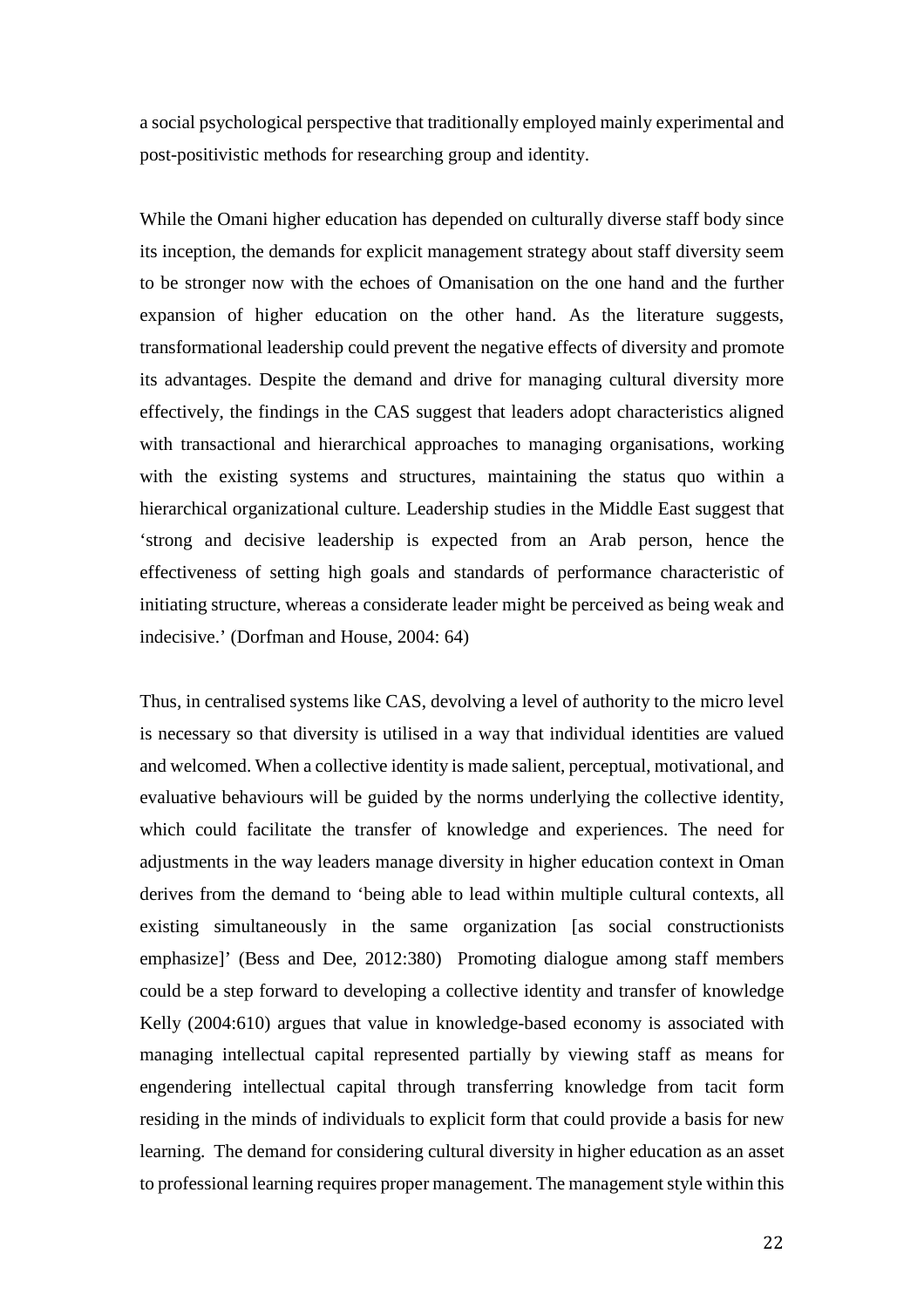context needs to be sensitive to diversity of cultures. The empirical findings contribute to the limited knowledge base of leadership and cultural diversity in Omani HE. Investing on professional staff functional and informational diversity that underlie their cultural diversity could enable the Omani HEIs to make use of their competences for establishing intellectual capital. An important implication relates to the 'diffuse nature of the Arab [educational leadership and management] literature.' (Hammad and Hallinger, 2017: 449) As Locke (2007: 94) suggests that 'academic and other managers are likely to need support in thinking culturally about their role and the many interactions they have with colleagues.' Understanding cultural dimensions when working with people of diverse cultures is important and thus knowledge of cultural variations can inform practice to strengthen interactions among staff in such a diverse cultural environment. Leaders might benefit from training focused on an increase of their knowledge to cross-cultural interactions (e.g., reflecting on the results of the Globe Leadership and Organizational Behavior Effectiveness Research Program -GLOBE).

Interestingly, this study contributes to the rising volume of literature on educational leadership in Arab countries which has been limited, as emerged in Hammad and Hallinger's (2017) and Oplatka and Arar's (2017) reviews, and this reflects 'the maturation of Arab education systems and the increased importance attached to management practices in determining the quality of education' (Hammad and Hallinger, 2017:435). With this in mind, we wish to call attention for directing collaboration of scholars in accumulating knowledge drawn from the Arab world, as 'the Middle East is left behind in terms of international and cross-cultural management research.' (Aycan et al, 2007: 12).

#### **References**

- Al'Abri, K. (2011) 'The impact of globalization on education policy of developing countries: Oman as an example', *Literacy Information and Computer Education Journal (LICEJ)*, 2(4), 491–502.
- Al-Hamadi, A., Budhwar, P., Shipton, H. (2007) 'Management of human resources in Oman', *The International Journal of Human Resource Management*, 18(January), 100–113.
- Al-Issa, A. (2005) 'The role of English language culture in the Omani language education system: an ideological perspective', *Language, Culture and Curriculum*, 18(3), 258–270.
- Al-Issa, A.S.M. (2006) 'The Cultural and Economic Politics of English Language Teacing in Sultanate of Oman', *The Asian EFL Journal Quarterly*, 8(1), 194–218.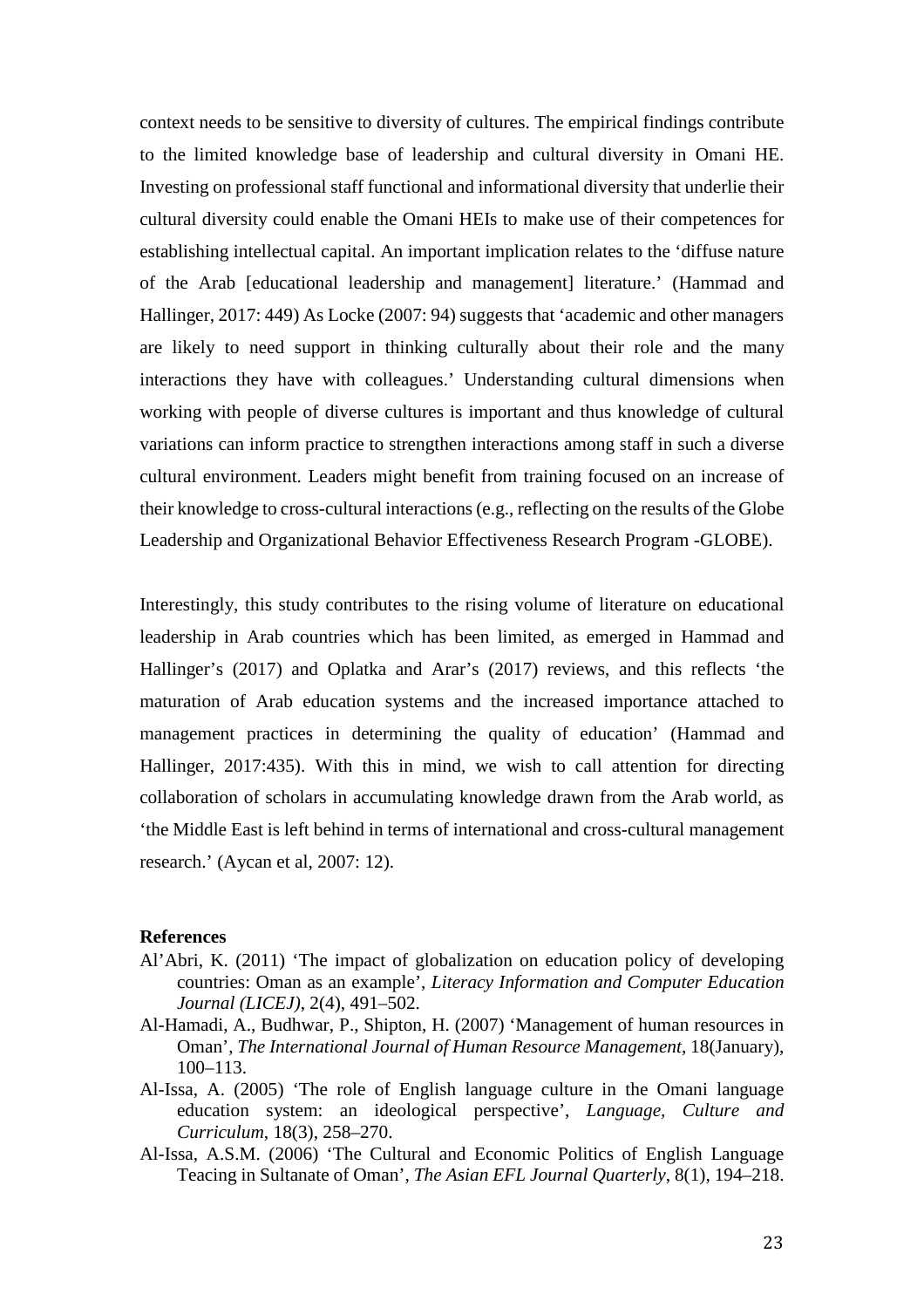- Albulushi, A., Hussain, S. (2008) 'Transformational leadership takes Majan to the top of the class', *Human Resource Management International Digest*, 16 (2), 31-33.
- Altbach, P. (2011) 'Oman's academic dreams', *International Higher Education*, 64, 3–4.
- Ashforth, B., Johnson, S. (2001) 'Which hat to wear? The relative salience of multible identities in organizational contexts', in Hogg, M. and Terry, D., eds., *Social Identity Processes in Organizational Contexts*, Psychology Press: New York, 31– 48.
- Ashforth, E., Mael, F. (1989) 'Social identity theory and the organization', *The Academy of Management Review*, 14(1), 20–39.
- Avanzi, L., Fraccaroli, F., Sarchielli, G., Ullrich, J., van Dick, R. (2014) 'Staying or leaving: a combined social identity and social exchange approach to predicting employee turnover intentions', *International Journal of Productivity and Performance Management*, 63(3), 272–289.
- Aycan, Z., Al-Hamadi, A., Davis, A., Budhwar, P. (2007) 'Cultural orientations and preferences for HRM policies and practices: the case of Oman', *International Journal of Human Resource Management*, 18, 11–32.
- Bass, B., Avolio, B. (1993) 'Transformational leadership and organizational culture', *Public Administration Quarterly*, 17(1), 112–121, available: http://search.ebscohost.com/login.aspx?direct=true&db=buh&AN=7284771&lan g=de&site=ehost-live.
- Bess, J.L., Dee, J.R. (2012) *Understanding College and University Organization: Theories for Effective Policy and Practice*, Virginia: Stylus Publishing.
- Brandt, C., Dixon, C. (2010) 'Culture matters: issues in the adaptation of expatriate academics to GCC host societies', *International Journal of Arts and Sciences*, 3(17), 347–361.
- Brewer, M. (1991) 'The social self: on being the same and different at the same time', *PSPB*, 17(5), 475–482.
- Bush, T. (2011) *Theories of Educational Leadership and Management*, London: Sage.
- Chemers, M. (2001) 'Leadership effectiveness: an integrative review', in Hogg, M. and Tindale, R., eds., *Blackwell Handbook of Social Psychology: Group Processes*, Blackwell: Oxford, UK, 376–399.
- Cox, T., Blake, S. (1991) 'Diversity: managing cultural implications for competitiveness organizational', *The Executive (Academy of Management)*, 5(3), 45–56.
- Dorfman, P.W., House, R.J. (2004) 'Cultural influences on organizational leadership: literature review, theoretical rationale, and GLOBE Project goals', in House, R.J., Hanges,P.J., Javidan,M., Dorfman,P.W. and Gupta, V. (Eds), *Culture, Leadership, and Organizations: The GLOBE study of 62 societies*, London: Sage, 51-73.
- Denison, D. (1990) *Corporate culture and organizational effectiveness,* New York: Scott, Foresman.
- Elmeski, M. (2013) 'Principals as leaders of school and community revitalization: a penomeno-logical study of three urban schools in Morocco, *International Journal of Leadership in Education*, 18(1), 1-18.
- Givens, R. (2008) 'Transformational leadership: the impact on organizational and personal outcomes', *Emerging Leadership Journeys*, 1(1), 4–24.
- Hammad, W. Hallinger, P.(2017) 'A systematic review of conceptual models and methods used in research on educational leadership and management in Arab societies', *School Leadership & Management*, 37(5), 434-456.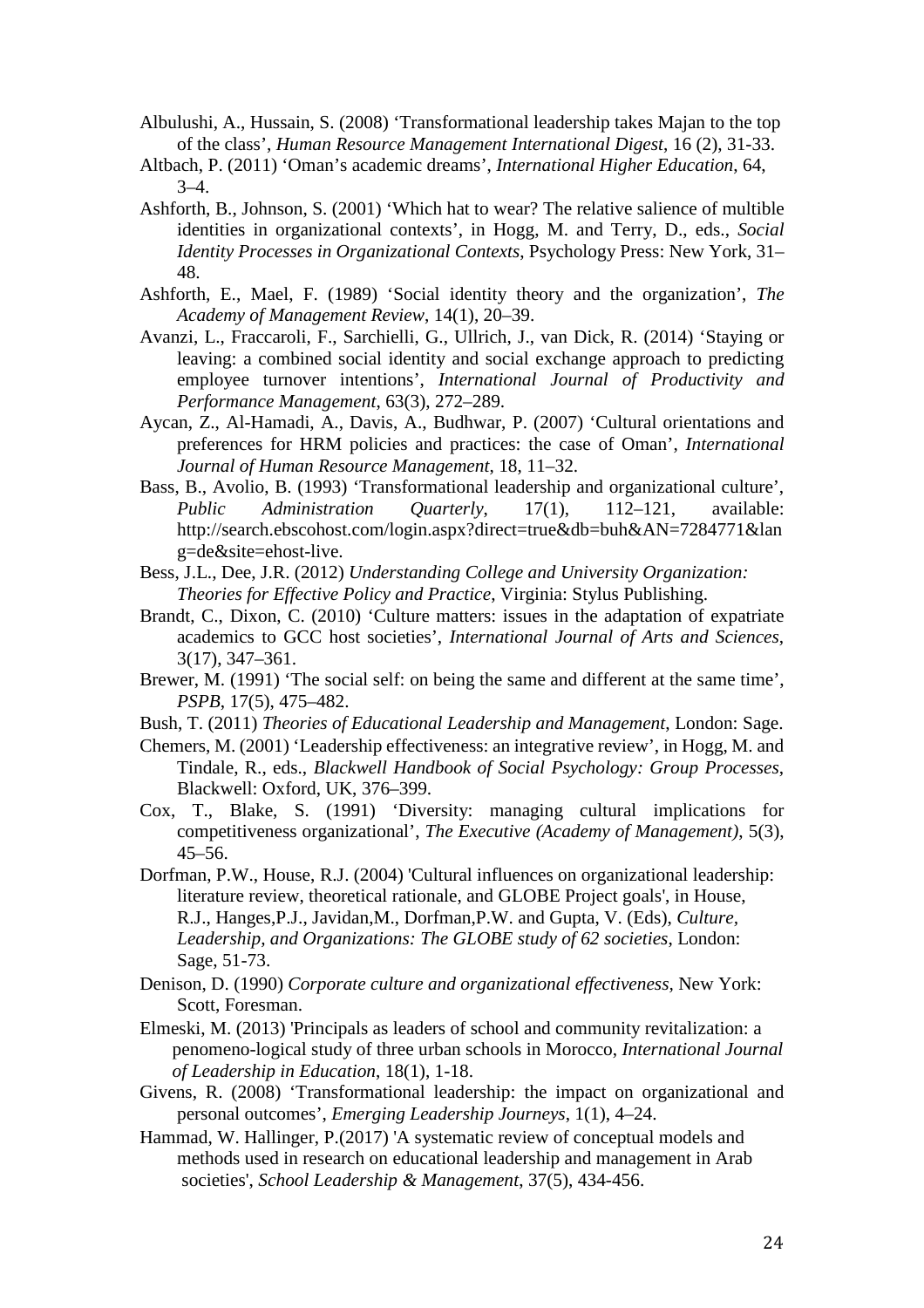- Haslam, S. (2004) *Psychology in Organizations: The Social Identity Approach*, Second. ed, SAGE Publications Ltd.: London.
- Haslam, S., Platow, M. (2001) 'The link between leadership and followership: how affirming social identity translates vision into action', *Personality and Social Psychology Bulletin*, 27(11), 1469–1479.
- Hentschel, T., Shemla, M., Wegge, J., Kearney, E. (2013) 'Perceived diversity and team functioning: the role of diversity beliefs and affect', *Small Group Research*, 44(1), 33–61.
- Hogg, M. (2001) 'A social identity theory of leadership', *Personality and Social Psychology Review*, 5(3), 184–200.
- Hogg, M. (2005a) 'The social identity perspective', in Wheelan, S., ed., *The Handbook of Group Research and Practice*, Sage Publications, Inc.: California, 133–157.
- Hogg, M. (2005b) 'Social identity and misuse of power: the dark side of leadership', *Brooklyn Law Review*, 70(4), 1239–1257.
- Hogg, M., Abrams, D. (1998) *Social Identifiaction: A Social Psychology of Intergroup Relations and Group Processes*, Routledge: New York.
- Hogg, M., van Knippenberg, D., Rast, D. (2012) 'The social identity theory of leadership: theoretical origins, research findings, and conceptual developments.', *European Review of Social Psychology*, 23(1), 258–304.
- Hogg, M., Reid, S. (2006) 'Social identity, self-categorization, and the communication of group norms', *Communication Theory*, 16(1), 7–30.
- Hornsey, M. (2008) 'Social identity theory and self-categorization theory: a historical review', *Social and Personality Psychology Compass*, 2, 204–222.
- Kaparou, M., Bush, T. (2016) 'Instructional leadership in Greek and English outstanding schools', *International Journal of Educational Management*, 30(6), 894–912, available: http://www.emeraldinsight.com/doi/10.1108/IJEM-03-2015- 0025.
- Kelly, A. (2004) 'The intellectual capital of schools: analysing government policy statements on school improvement in light of a new theorization', *Journal of Education Policy*.
- Khan, S. (2011) *Factors Affecting the Motivation of Expatriate English as a Forign Language (EFL) Teachers in the Sultanate of Oman*.
- Kramer, R. (2001) 'Identity and trust in organizations: one anatomy of a productive but problematic relationship', in Hogg, M. and Terry, D., eds., *Social Identity Processes in Organizational Contexts*, Psychology Press: New York, 167–179.
- Lo, W. (2010) 'Decentralization of higher education and its implications for educational autonomy in Taiwan', *Asia Pacific Journal of Education*, 30(2), 127– 139.

Locke, W. (2007) 'Higher Education mergers: Integrating organisational cultures and developing appropriate management styles', *Higher Education Quarterly,* 61(1), 83- 102.

Lumby, J. (2012a) 'What do we know about leadership in higher education?', *London, GB, Leadership Foundation for Higher Education,* 23pp. (Review Paper Series).

- Lumby, J. (2012b) 'Leading organizational culture: issues of power and equity', *Educational Management Administration & Leadership*, 40(5), 576-591.
- Lumby, J., Bhopal, K., Dyke, M., Maringe, F. (2007) 'Integrating diversity in leadership in further education', *Learning*, (March).
- Lumby, J., Morrison, M. (2010) 'Leadership and diversity: theory and research', *School Leadership & Management*, 30(1), 3–17.
- Macfarlane, B. (2012) *Intellectual Leadership in Higher Education: Renewing the Role*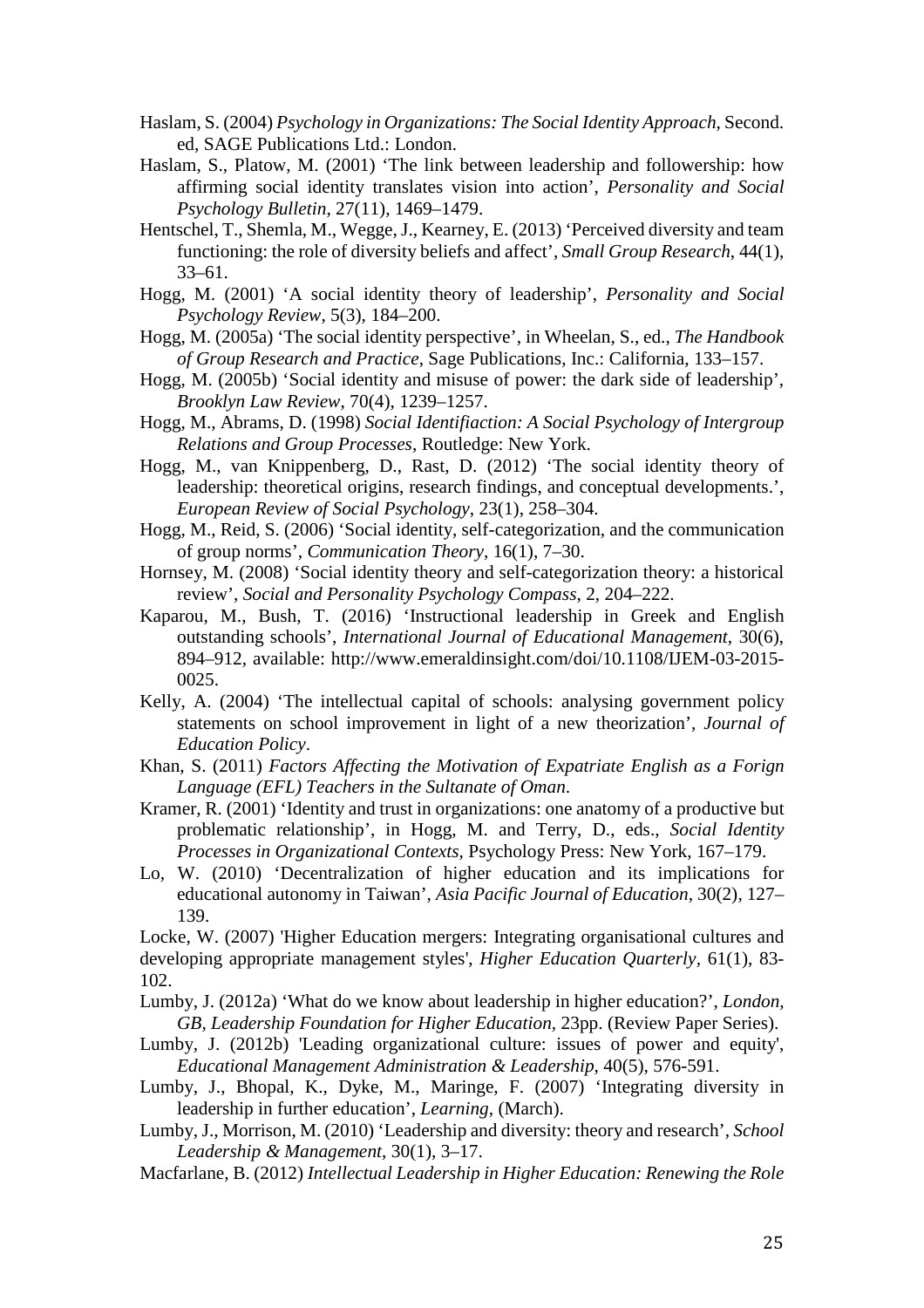*of the University Professor*, Routledge: Oxon.

- Mael, F., Ashforth, B. (1992) 'Alumni and their alma mater: a partial test of the reformulated model of organizational identification', *Journal of organizational Behavior*, 13(2), 103–123.
- Naithani, P., Jha, A. (2010) 'Challenges Faced by Expatriate Workers in Gulf Cooperation Council Countries', *International Journal of Business and Management*, 5(1), P98.
- Neal, M. (2010) 'When Arab-expatriate relations work well: diversity and discourse in the Gulf Arab workplace', *Team Performance Management*, 16(5), 242–266.
- O'Connell, M.S., Lord, R.G., O'Connell, M.K. (1990) 'Differences in Japanese and American leadership prototypes: implications for cross-cultural training.' Paper presented at the meeting of the Academy of Management, San Francisco, CA (cited in Dorfman and House, 2004)
- Oplatka, I., Arar, K. (2017) 'The research on educational leadership and management in the Arab world since the 1990s: a systematic review, *Review of Education*, 5(3), 267-307.
- Peterson, J. (2011) 'Oman faces the twenty-first century', in Tetreault, M., Okruhlik, G. and Kapiszewski, A., eds., *Political Change in the Arab Gulf States: Stuck in Transition*, Lynne Rienner Publishers: London, 99–118.
- *Philosophy of Education in the Sultanate of Oman* (2017) Sultanate of Oman.
- Platow, M., van Knippenberg, D. (2001) 'A Social identity analysis of leadership endorsement: the effects of leader ingroup prototypicality and distributive intergroup fairness', *Personality and Social Psychology Bulletin*, 27(11), 1508– 1519.
- Powell, G., Jayasinghe, L., Taksa, L. (2015) 'Intersectionality, social identity theory, and explorations of hybridity: a critical review of diverse approachers to diversity', in Bendl, R., Bleijenbergh, I., Henttonen, E. and Mills, E., eds., *The Oxford Handbook of Diversity in Organizations*, Open University Press: Oxford, UK, 518–538.
- Pratt, M. (2001) 'Social identity dynamics in modern organizations: An organizational psychology/organizational behavior perspective.', in Hogg, M. and Terry, D., eds., *Social Identity Processes in Organizational Contexts: An Organizational Psychology/Organizational Behaviour Perspective*, Psychology Press: New York, 13–30.
- Romanowski, H., Nasser, R. (2015) 'Identity issues: expatriate professors teaching and researching in Qatar', *Higher Education*, 69(4), 653–671.
- Rudhumbu, N. (2015) 'Managing curriculum change from the middle: how academic middle managers enact their role in higher education', *International Journal of Higher Education*, 4(1), available: http://www.sciedu.ca/journal/index.php/ijhe/article/view/5958.
- Savin-Baden, M., Major, C. (2013) *Qualitative Research: The Essential Guide to Theory and Practice*, Routledge: New York.
- Selvi, A. (2016) 'Native or non-native English-speaking professionals in ELT: "That is the question!" or "Is that the question?"', in Copland, F., Garton, S. and Mann, S., eds., *LETs and NESTs: Voices, Views and Vignettes*, British Council: London, 51– 67.
- Stake, R. (2008) 'Qualitative case studies', in Denzin, N. and Lincoln, Y., eds., *Strategies of Qualitative Inquiry*, SAGE Publications Ltd.: London, 119–149.
- Steffens, N., Haslam, S., Reicher, S., Platow, M., Fransen, K., Yang, J., Ryan, M., Jetten, J., Peters, K., Boen, F. (2014) 'Leadership as social identity management: